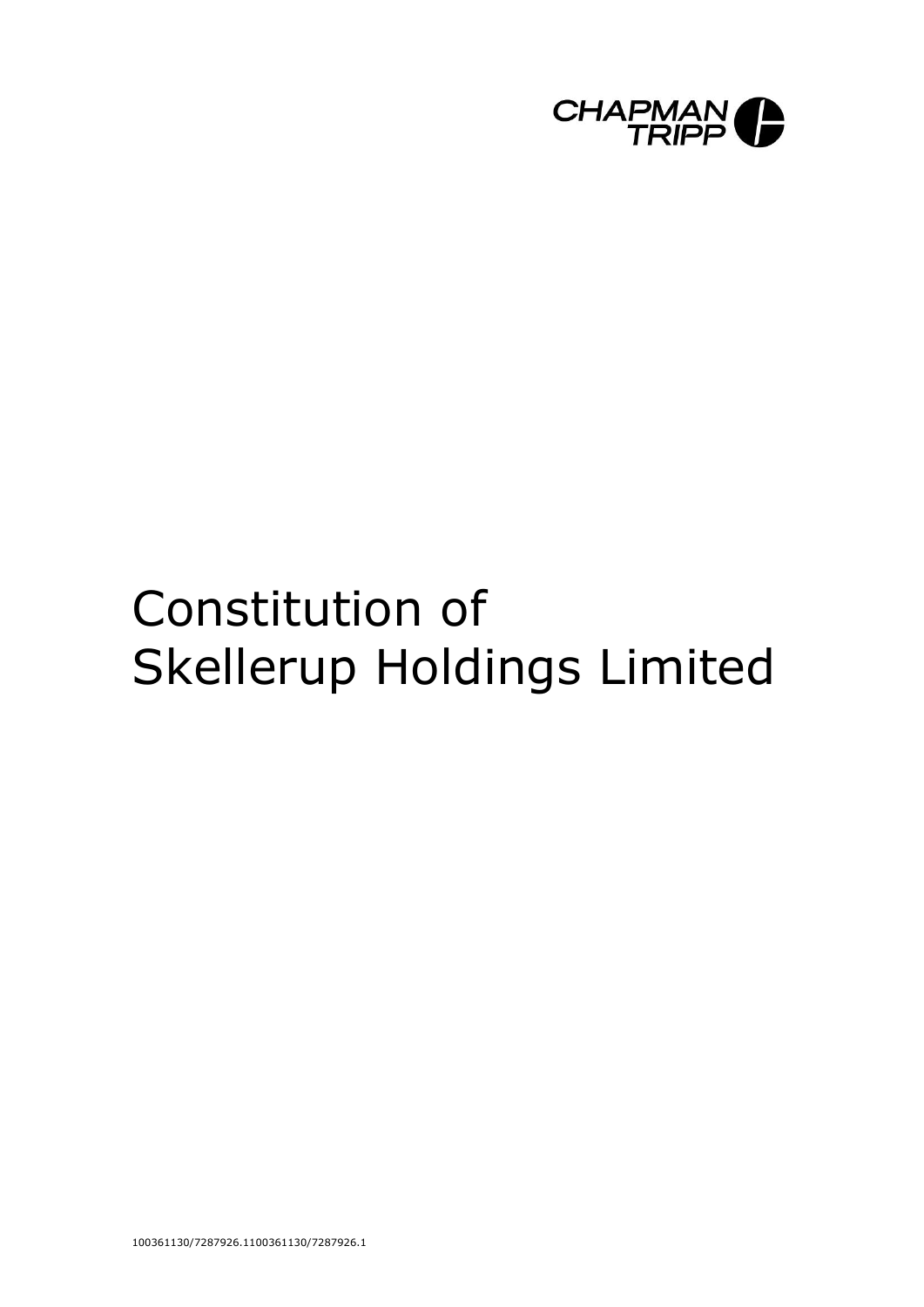# **CONSTITUTION OF SKELLERUP HOLDINGS LIMITED**

## **INTERPRETATION**

#### 1 **Defined terms**

1.1 In this constitution the following expressions have the following meanings:

*Act* means the Companies Act 1993;

*Company* means Skellerup Holdings Limited;

*constitution* means this constitution as it may be altered from time to time in accordance with the Act;

*Director* means a person appointed as a director of the Company in accordance with this constitution;

*NZX* means NZX Limited, its successors and assigns and, as the context permits, includes any duly authorised delegate of NZX;

*Rules* means the Listing Rules applying to the NZX Main Board (or any successor to that market) as altered from time to time by NZX;

*Share* means a share in the Company;

*written* or *in writing* in relation to words, figures and symbols includes all modes of presenting or reproducing those words, figures and symbols in a tangible and visible form.

- 1.2 Subject to clause 1.1, expressions:
	- (a) which are defined in the Rules (whether or not expressed with an initial capital letter) have the meanings given by the Rules.
	- (b) which are defined in the Act (whether generally or for the purposes of one or more particular provisions) have the meanings given to them by the Act. Where an expression is defined in the Act more than once and in different contexts, its meaning will be governed by the context in which it appears in this constitution.

## 2 **Construction**

In this constitution:

- 2.1 headings appear as a matter of convenience and do not affect the interpretation of this constitution;
- 2.2 the singular includes the plural and vice versa, and words importing one gender include the other genders;
- 2.3 a reference to an enactment or any regulations is a reference to that enactment or those regulations as amended, or to any enactment or regulations substituted for that enactment or those regulations;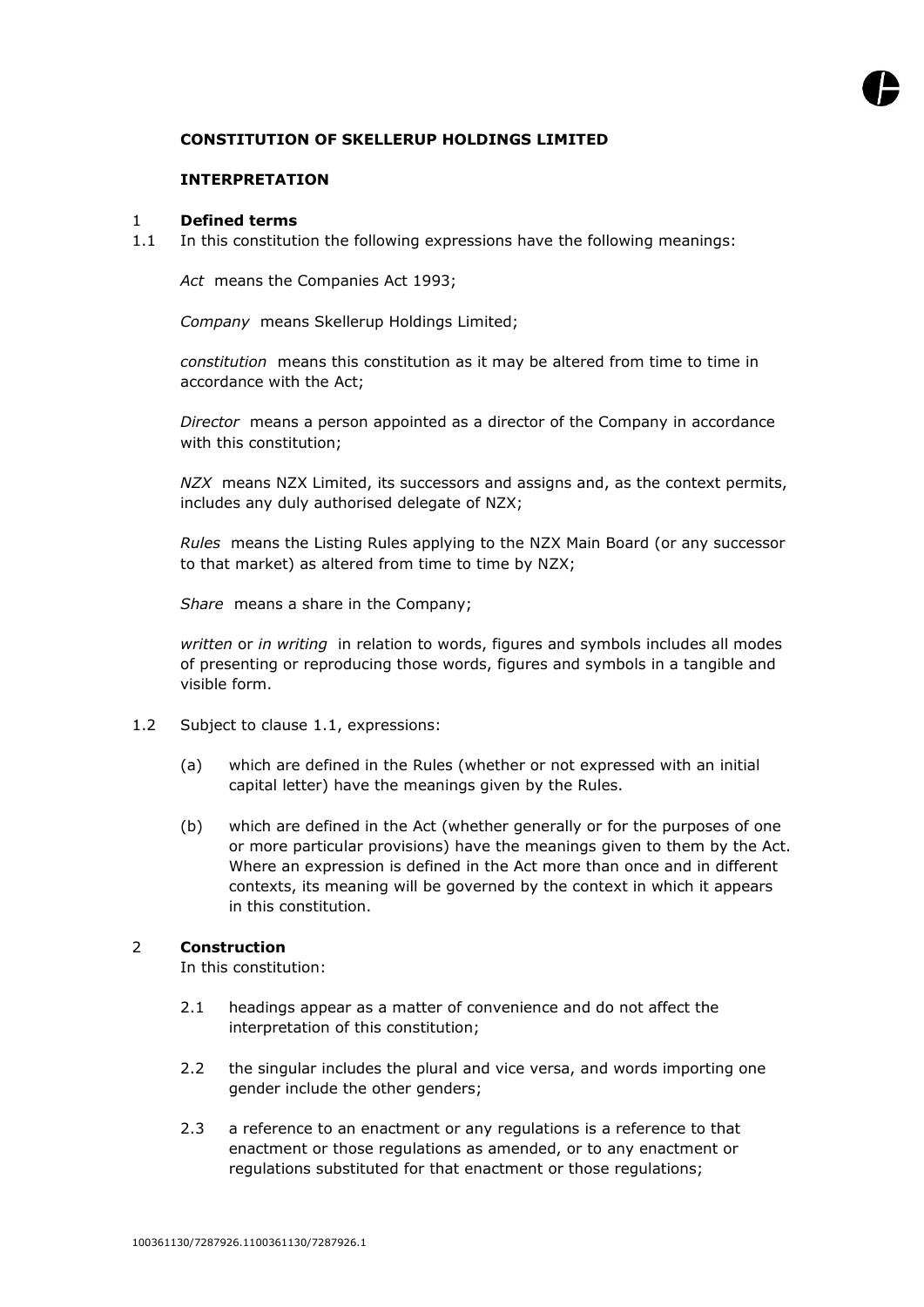

- 2.4 a reference to a Rule or the Rules includes that Rule or the Rules as from time to time amended or substituted;
- 2.5 a reference to *permitted by the Act* or *permitted by the Rules* means not prohibited by the Act or not prohibited by the Rules;
- 2.6 the Schedules form part of this constitution.

# **RELATIONSHIP BETWEEN CONSTITUTION AND RULES**

#### <span id="page-2-0"></span>3 **Incorporation of Rules while listed**

For so long as the Company is listed:

- 3.1 this constitution is deemed to incorporate all provisions of the Rules required under the Rules to be contained or incorporated by reference in this constitution, as those provisions apply from time to time (and as modified by any ruling relevant to the Company);
- 3.2 shareholders must not cast a vote if prohibited from doing so by the Rules; and
- 3.3 Directors must not cast a vote if prohibited from doing so by the Rules $\overline{z}$ .

## 4 **Company must comply with Rules while listed**

For so long as the Company is listed, the Company must comply with the Rules. IfSubject to clause 5, if this constitution contains any provision inconsistent with the Rules, as modified by any ruling relevant to the Company, then the Rules prevail. To the extent that any provision of this constitution is expressed as being subject to the Rules or requires compliance with the Rules, such provision will only be subject to, or require compliance with, the Rules for so long as the Company is listed.

## 5 **NZX's rulings**

If NZX has granted a ruling in relation to the Company authorising any act or omission which in the absence of that ruling would be in contravention of the Rules or this constitution that act or omission will, unless a contrary intention appears in this constitution, be deemed to be authorised by the Rules and by this constitution.

## 6 **Failure to comply with Rules has limited effect in some cases** Any failure to comply with:

6.1 -the Rules, or

6.2 a clause of this constitution corresponding with a provision of the Rules (whether such provision is set out in full in this constitution or incorporated in it pursuant to clause [3\)](#page-2-0),

by the Company or shareholders does not affect the validity or enforceability of any transaction, contract, action, decision or vote taken at a meeting of Equity Security Holders or other matter whatsoever (including the proceedings of, or voting at, any meeting) done or entered into by, or affecting, the Company, except that a party to a transaction or contract who knew of the failure to comply with the Rulesnon-compliance is not entitled to enforce that transaction or contract. This clause does not affectlimit the rights of any holder of securities of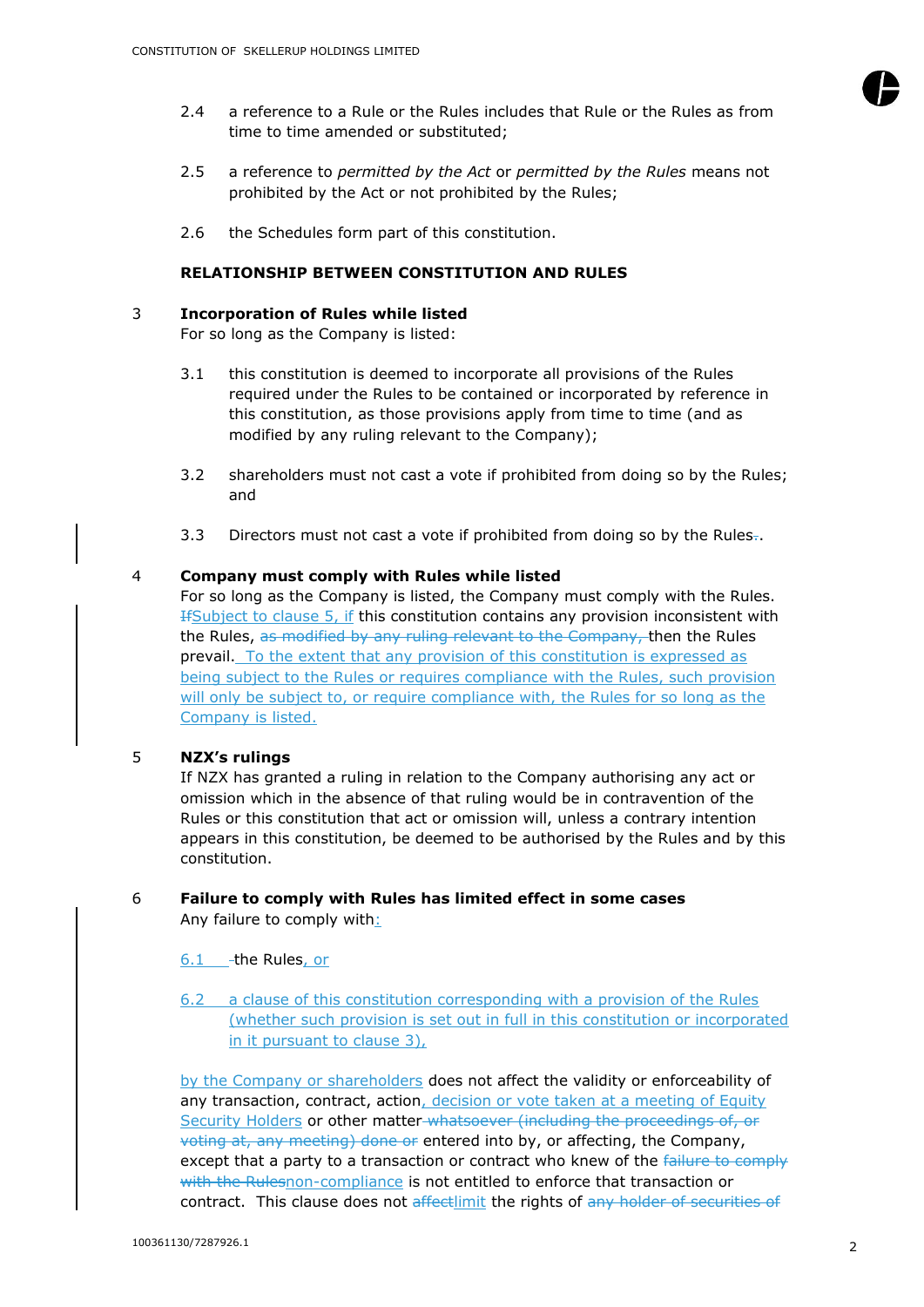

the CompanyEquity Security Holders against the Company or the Board arising from failure to comply with the RulesDirectors.

# **SHARES AND SHAREHOLDERS**

- 8 **Board need not comply with statutory pre-emptive rights** Section 45 of the Act does not apply to the Company.
- 9 **Further issues of Shares do not affect rights of existing shareholders**

Subject to this constitution, the Board may issue Shares that rank as to voting or distribution rights, or both, equally with or in priority to any existing Shares. Any such issue will not be treated as an action affecting the rights attached to those existing Shares unless the terms of issue of those Shares expressly provide otherwise.

# 10 **Consolidation and subdivision**

The Board may:

- 10.1 consolidate and divide Shares or any class of Shares in proportion to those Shares or the Shares in that class; or
- 10.2 subdivide Shares or any class of Shares in proportion to those Shares or the Shares in that class.

# 11 **Share register may be divided**

The share register may be divided into 2 or more registers kept in different places.

# 12 **Record date for shareholder voting**

The Board may determine in a notice of meeting for the purpose of voting at that meeting that those registered shareholders as at 5 p.m. on a day not more than 2 working days before the meeting will be the only persons entitled to exercise the right to vote at that meeting.

# 13 **Registration of separate parcels**

A holder of securities of the Company or a transferee may request the Company to register the securities held by that person in two or more separately identifiable parcels. Where the Company agrees to such a request, the Company may, so far as it considers convenient, communicate with the holder of the securities, pay dividends and otherwise act in respect of such parcel, as if the separately identifiable parcels belonged to different persons.

# 14 **Board may refuse or delay transfer**

The Board may in its absolute discretion refuse or delay the registration of any transfer of Shares (subject to their terms of issue) if permitted to do so by the Act or the Rules.

# 15 **Compulsory sale of less than minimum holdingsMinimum Holdings**

15.1 The Company may at any time give notice to a security holder holding less than a minimum holdingMinimum Holding that if, at the expiration of 3 months after the date the notice is given, securities then registered in the name of the holder are less than a minimum holdingMinimum Holding the Company may sell those securities on market (including through NZX or in some other manner approved by NZX.a broker acting on the Company's behalf).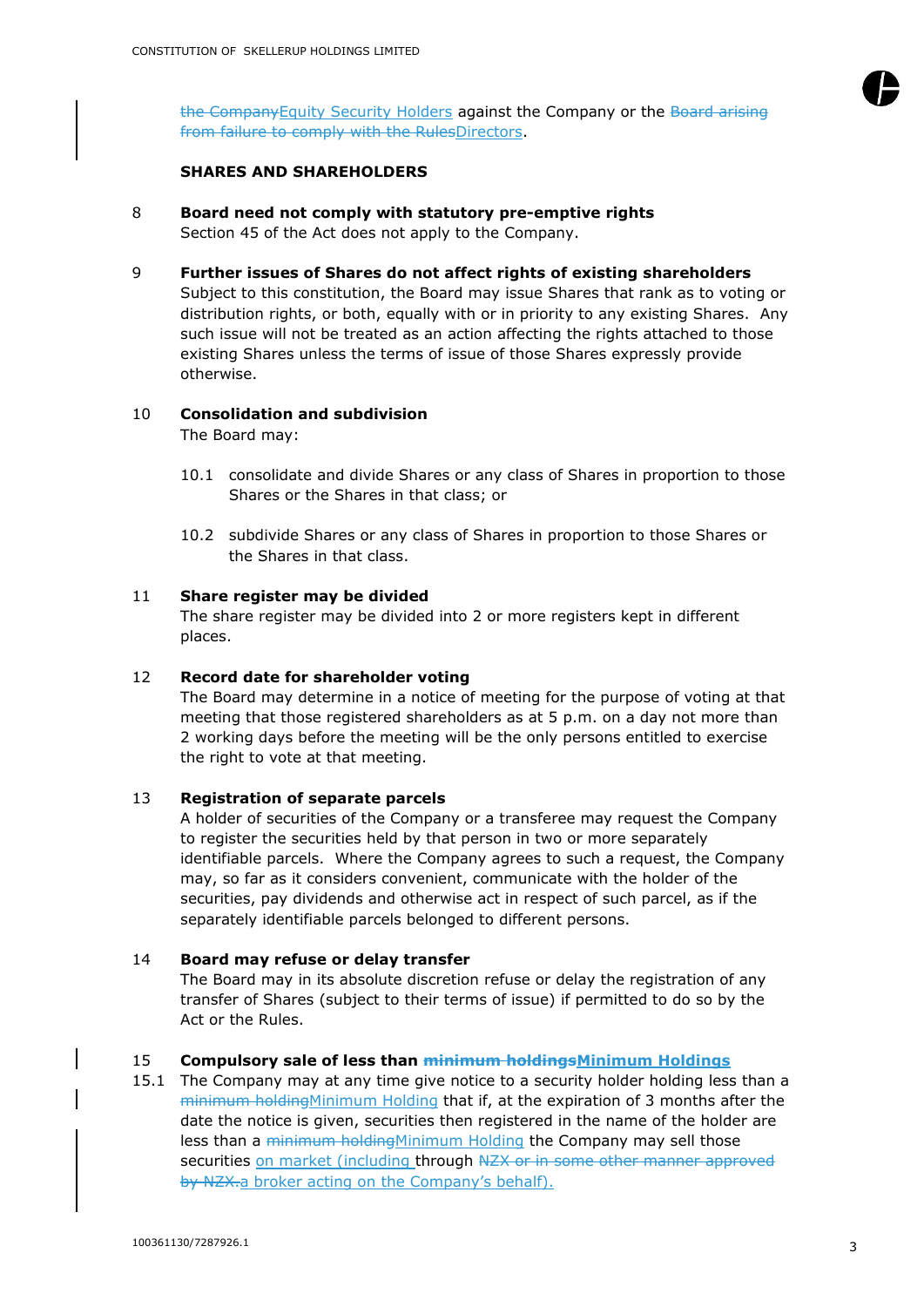- 15.2 The Board may authorise the transfer of the securities sold by the Company under this clause to a purchaser of the securities through NZX or in some other manner approved by NZX15, and the holder is deemed to have authorised the Company to act on behalf of the holder and to sign all necessary documents relating to the sale. The purchaser is not bound to see to the application of the purchase moneyof securities sold by the Company under this clause 15 shall have no obligation to ensure the proceeds of the sale of those securities is applied in accordance with this clause 15, nor shall the title to the securities be affected by any irregularity or invalidity in the procedures under this constitution relating to the sale. The remedy of any person aggrieved by the sale is in damages only and against the Company exclusively.
- 15.3 The proceeds of the sale of any securities sold under this clause must be applied as follows:
	- (a) first, in payment of any reasonable sale expenses.
	- (b) second, in satisfaction of any unpaid calls or any other amounts owing to the Company in respect of the securities.
	- (c) the residue, if any, must be paid to the person who was the holder immediately before the sale or his or her executors, administrators or assigns.
- 15.4 A certificate, signed by a Director that records that a power of sale under this clause has arisen and is exercisable by the Company is conclusive evidence of the facts stated in that certificate.

#### 16 **Board may make calls on Shares**

The Board may make calls on any shareholder for any money that is unpaid on that shareholder's Shares and not otherwise payable at a specified time or times under this constitution or the terms of issue of those Shares or any contract for the issue of those Shares-. The First Schedule governs calls on Shares.

#### 17 **Forfeiture of Shares where calls or other amounts unpaid**

The Board may exercise the rights set out in the First Schedule for forfeiture of any Shares if the holder of those Shares fails to pay:

- 17.1 a call, or an instalment of a call, on those Shares; or
- 17.2 any amount that is payable under this constitution or the terms of issue of those Shares or any contract for the issue of the Shares.

## 18 **Company's lien**

The Company has a lien on Shares and dividends in respect of such Shares on the terms set out in the First Schedule.

#### 19 **Company may acquire and hold Shares**

Subject to this constitution and the Rules, the Company may:

- 19.1 purchase or otherwise acquire Shares issued by the Company and may hold Shares as treasury stock; and
- 19.2 make an offer to one or more holders of Shares to acquire Shares issued by the Company in such number or proportions as it thinks fit,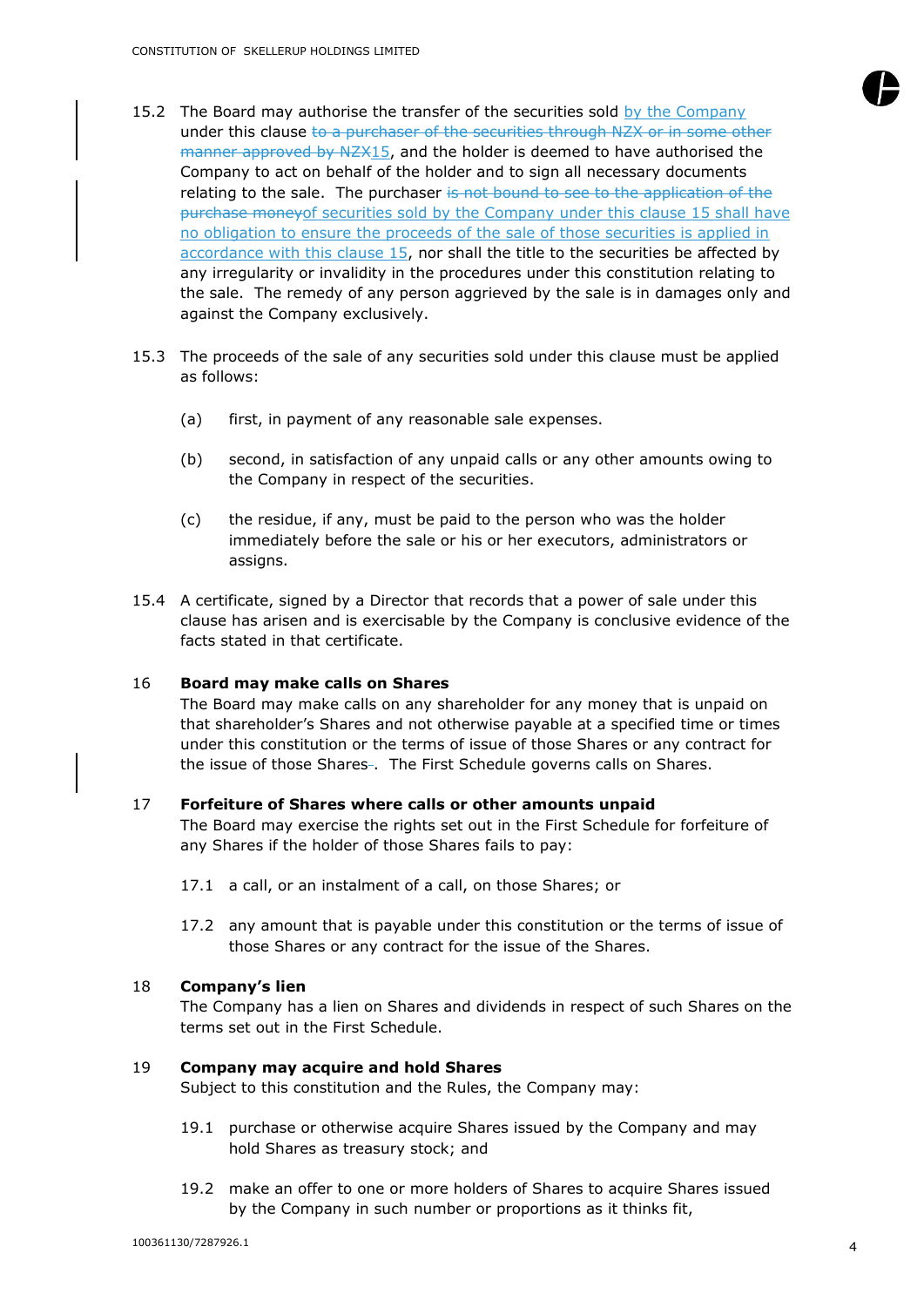

#### 20 **Company may issue and redeem Shares**

Subject to this constitution and the Rules, the Company may:

- 20.1 issue or redeem redeemable Shares; and
- 20.2 exercise an option to redeem redeemable Shares issued by the Company in relation to one or more holders of redeemable Shares,

in accordance with the Act and the Rules.

## 21 **Board deductions from distribution**

The Board may, at its discretion, deduct from any dividend or other distribution payable to a shareholder any amount owed by the shareholder to the Company in respect of which the Company has a lien over the specific Shares on which the dividend or other distribution is payable. The Board must deduct from any dividend or other distribution payable to any shareholder any amount it is required by law to deduct, including withholding and other taxes.

#### 22 **Distributions do not bear interest**

No dividend or other distribution shall bear interest against the Company unless the applicable terms of issue of an equity security expressly provide otherwise.

#### 23 **Unclaimed distributions**

All dividends and other distributions unclaimed for one year after the due date for payment may be invested or otherwise made use of by the Board for the benefit of the Company until claimed. The Company shall be entitled to mingle the distribution with other money of the Company and shall not be required to hold it or to regard it as being impressed with any trust but, subject to compliance with the solvency test, shall pay the distribution to the person producing evidence of entitlement.

# 24 **Proceedings at meetings of shareholders and interest groups**

The Second Schedule governs the proceedings at meetings of shareholders. The Second Schedule also governs the proceedings of meetings of any interest group required to be held by the Act, the Rules, or this constitution, with all necessary consequential modifications, except that the quorum shall be the members of the interest group holding 5% or more of the total number of securities held by all members of that group having the right to vote at the meeting.

#### **DIRECTORS**

#### 25 **Composition**

The Company shall comply with the minimum Board composition requirements of the Rules.

#### 2526 **Appointment of Directors**

- $25.126.1$  Any natural person who is not disqualified under the Act and, if required under the Rules, who has been nominated within the time limits under the Rules, may be appointed as a Director by an ordinary resolution of security holders.
- $25.226.2$  The Board may appoint any person who is not disqualified under the Act to be a Director to fill a casual vacancy or as an addition to the existing Directors. Any Director appointed under this clause (including any person who subsequent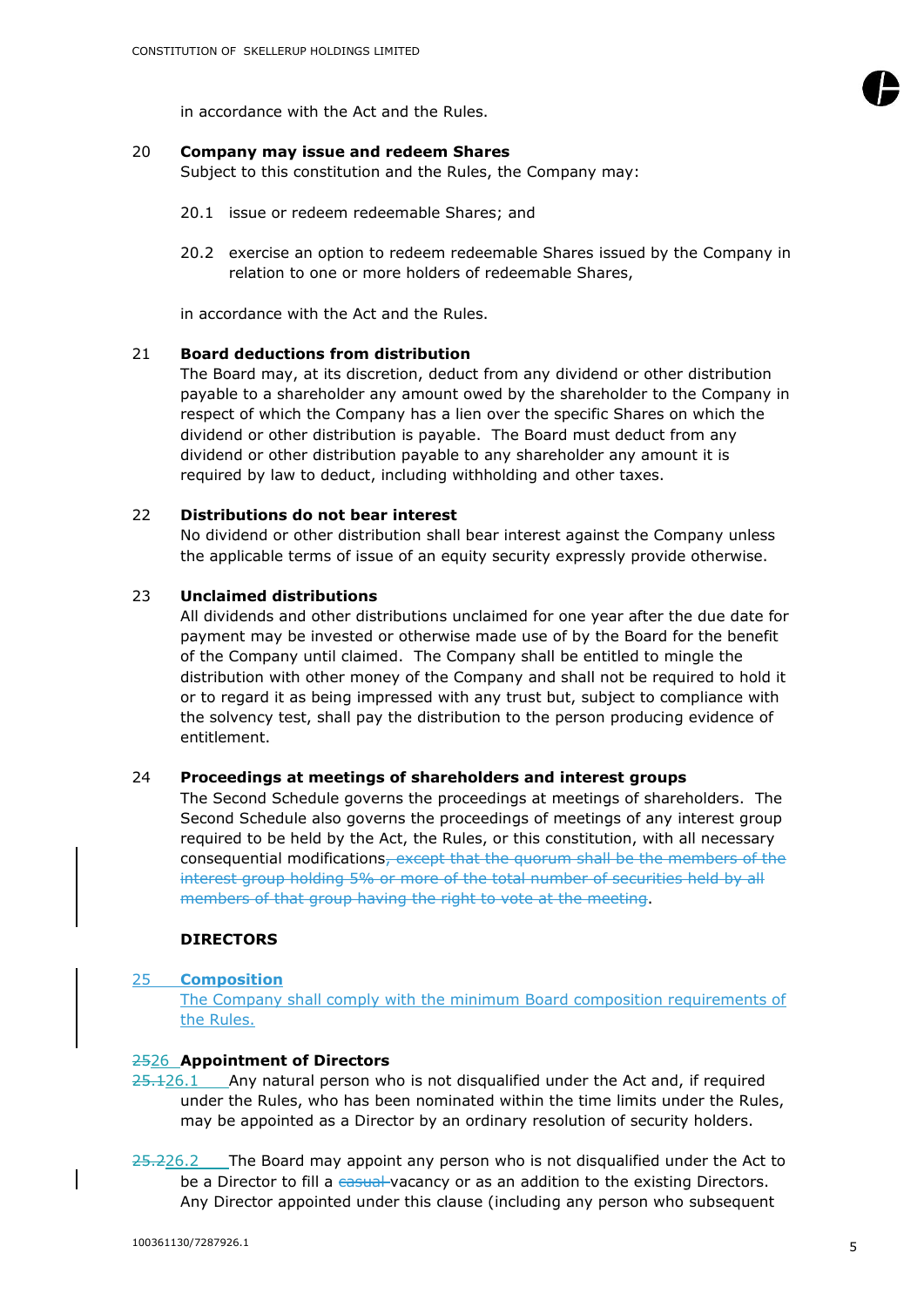to his or her appointment as a Director becomes an executive Director) may hold office only until the next annual meeting, and is then eligible for election, but must not be taken into account in determining the Directors who are to retire by rotation at that meeting.

25.326.3 The persons holding office as directors of the Company on adoption of this constitution continue in office and are deemed to have been appointed as Directors pursuant to this constitution. Similarly the chairperson of the Board continues in office and is deemed to have been appointed as chairperson pursuant to this constitution.

#### 2627 **Rotation of Directors**

- 6.1 At the annual meeting in each year at least one third of the Directors or, if their number is not a multiple of three, then the number nearest to one third, Each Director shall retire from office when required to do so by the Rules, but, subject to the Rules, shall be eligible for re--election (including at any meeting at which the Director retires). that meeting. The following Directors are exempt from this particular obligation to retire:
	- (a) Directors appointed by the Board pursuant to clause 25.2 (who are offered for election under that clause); and
	- (b) one executive Director nominated by the Board.
- 26.127.1 The Director referred to in paragraph(b) shall be included in the number of **Directors**
- 6.2 The Directors to retire at an annual meeting will be those Directors who have been longest in office since their last election. Persons who became Directors on the same day must retire in the order determined by lot, unless the Board resolves otherwise.
- 26.227.2 A Director retiring Directorat a meeting of security holders continues to hold office:
	- (a) until he or she is re-elected; or
	- (b) if he or she is not re-elected, until the meeting of security holders at which he or she retires (or any adjournment of that meeting) elects someone in his or her place; or
	- (c) if the meeting of security holders does not elect someone in his or her place, until the end of the meeting or any adjournment of the meeting.
- 26.327.3 The security holders may by ordinary resolution fill the office vacated by a Director who is retiring in accordance with this clause by electing a person who is not disqualified under the Act to that office at the annual meeting at which the outgoing Director retires. If no new Director is elected and if the retiring Director (not being disqualified under the Act) is offering himself or herself for re-election, the retiring Director shall be deemed to be re-elected unless it is expressly resolved by ordinary resolution not to fill the vacated office or a resolution for the re-election of that Director is put to the meeting and lost.

# 2728 **No shareholding qualification for Directors**

There is no shareholding qualification for Directors.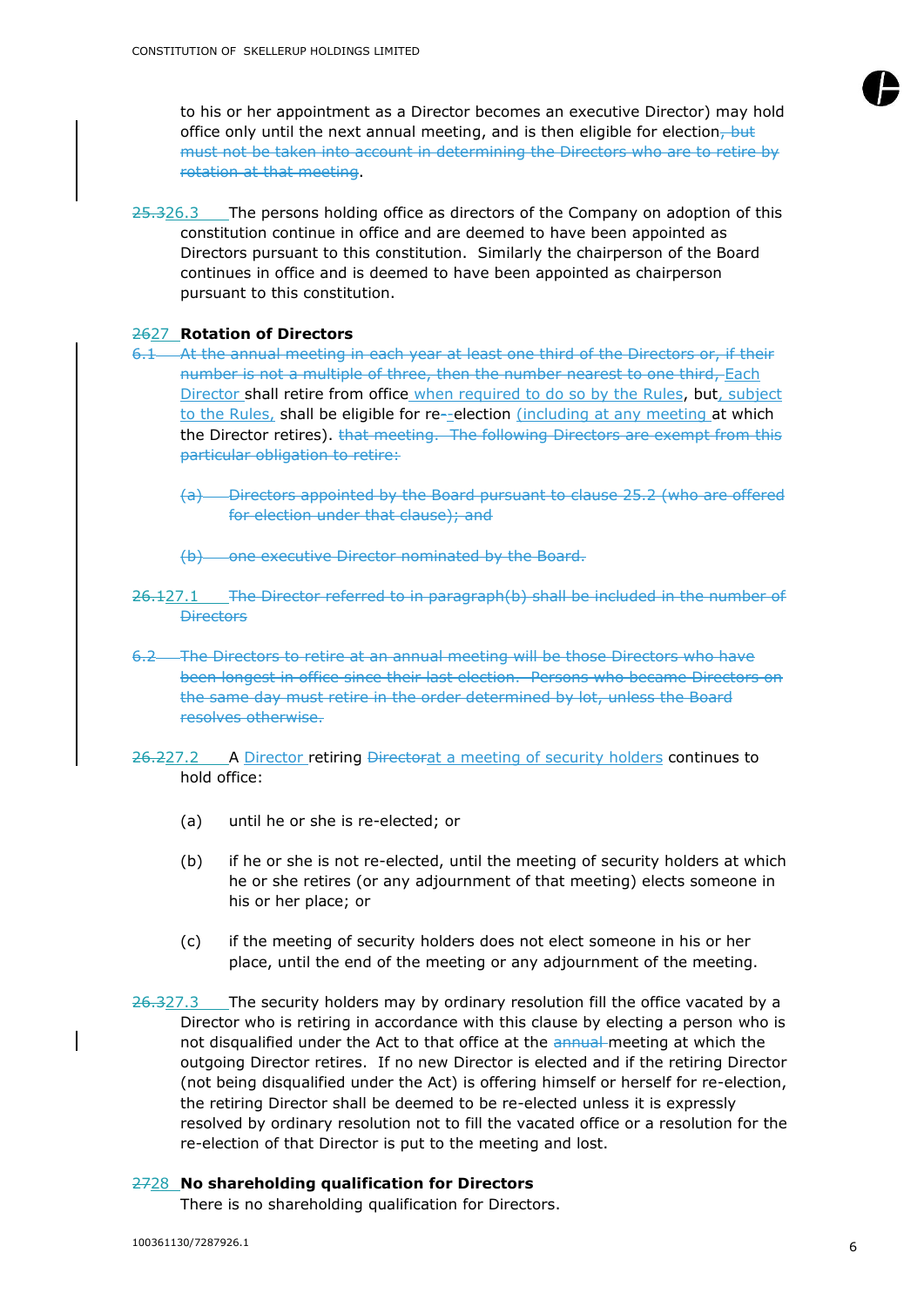#### 2829 **Election of chairperson of the Board and term of office**

28.129.1 The Directors may elect one of their number as chairperson of the Board.

28.229.2 The chairperson of the Board holds that office until he or she vacates that office or the Directors elect a chairperson in his or her place.

#### 2930 **Office of Director vacated in certain cases**

The office of Director is vacated if the person holding that office:

- 29.130.1 dies; or
- $29.230.2$  is absent from 3 consecutive meetings of the Board without leave being granted by a resolution of the Board and the Board resolves that the Director has vacated office; or
- 29.330.3 becomes disqualified from being a director pursuant to the Act; or
- $29.430.4$  retires from office and is not re-elected or deemed to have been re-elected under this constitution.

# 3031 **Meetings of the Board**

The Third Schedule governs the proceedings at meetings of the Board, except where otherwise agreed by all Directors in relation to a particular meeting or meetings. The third schedule to the Act does not apply to proceedings of the Board.

#### 3132 **Written resolutions of Board permitted**

A written resolution signed or assented to by all of the Directors then entitled to receive notice of a meeting of the Board is as valid and effective as if it had been passed at a meeting of the Board duly convened and held.

#### 3233 **Written resolutions may be in counterparts**

Any written resolution may consist of several copies of the resolution, each signed or assented to by one or more of the Directors. A copy of a written resolution, which has been signed and is sent by facsimileemail or any similar means of communication<sub>7</sub> (including PDF counterparts), will satisfy the requirements of this clause.

#### 3334 **Board delegates to comply with regulations**

In exercising the Board's delegated powers, any committee of Directors, Director, employee, or any other person must comply with any regulations that the Board may impose.

#### 3435 **Committee proceedings**

The provisions of this constitution relating to meetings and proceedings of the Board also apply to meetings and proceedings of any committee of Directors, except to the extent the Board determines otherwise.

#### 3536 **Reimbursement of expenses**

A Director may be reimbursed for reasonable travelling, accommodation and other expenses incurred in the course of performing duties or exercising powers as a Director without requiring the prior approval of shareholders.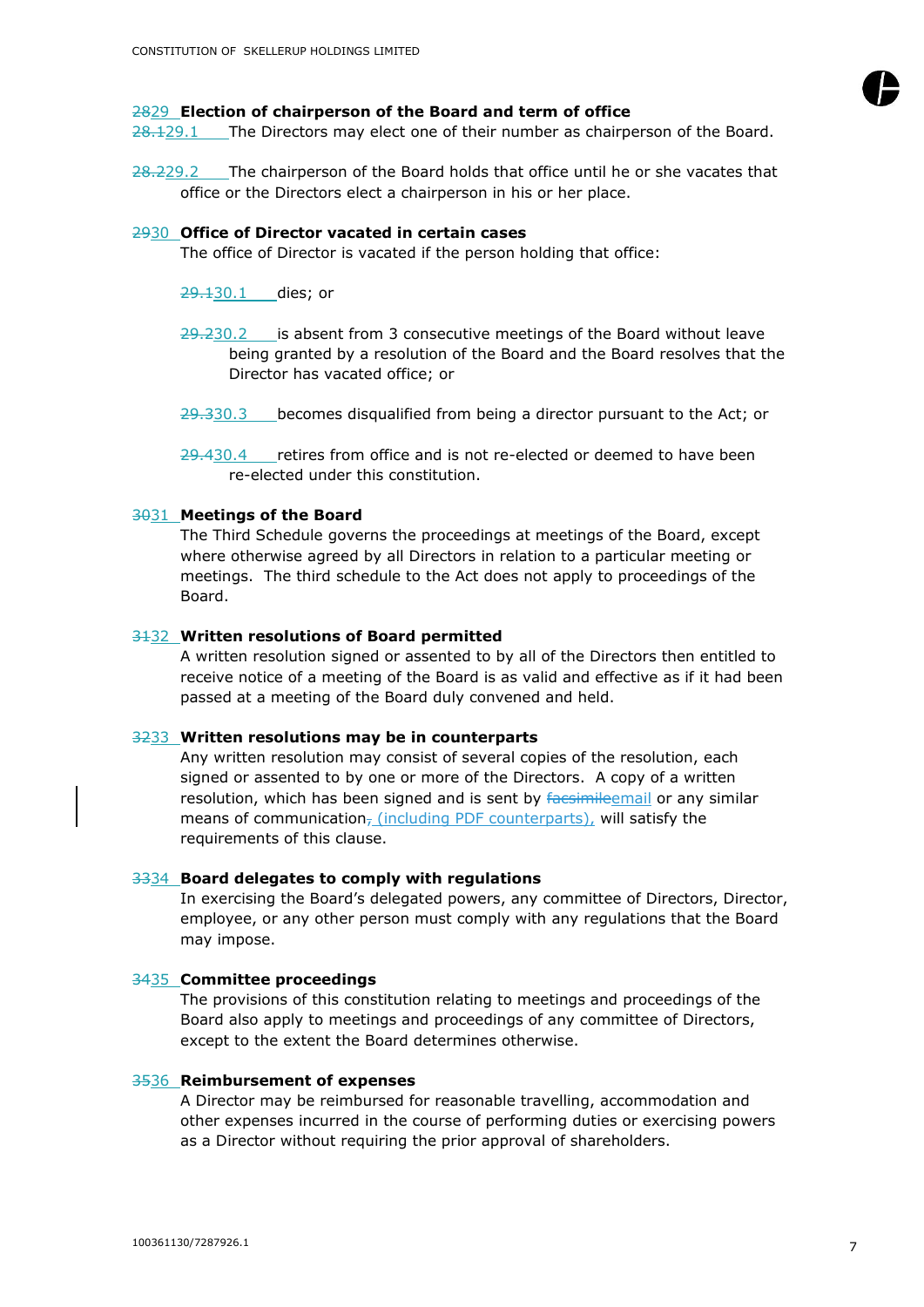

## 3637 **Directors may appoint and remove alternate Directors**

Every Director may:

 $36.137.1$  appoint any person who is not a Director and is not disqualified by the Act or this constitution from being a Director, and whose appointment has been approved in writing by a majority of the other Directors, to act as an alternate Director in his or her place either for a specified period, or generally during the absence or inability to act from time to time of such Director; and

36.237.2 remove his or her alternate Director from that office,

by giving written notice to that effect to the Company. A majority of the other Directors may similarly remove an alternate of a Director from that office.

#### 3738 **Alternate Director has powers of appointer**

While acting in the place of the Director who appointed him or her, an alternate Director:

- 37.138.1 has, and may exercise and discharge, all the powers, rights, duties and privileges of that Director (including the right to receive notice of, be counted as part of the quorum of, and participate in a meeting, of the Board, and to sign any document, including a written resolution, and to act as chairperson of the Board, but excluding the right to appoint an alternate Director);
- 37.238.2 is also subject to the same terms and conditions of appointment as that Director, except that he or she is not entitled to receive remuneration other than such proportion (if any) of the remuneration otherwise payable to his or her appointer as the appointer may direct by notice in writing to the Company.

#### 3839 **Termination of appointment of alternate Director**

The appointment of an alternate Director terminates automatically if the Director who appointed him or her ceases to be a Director or if an event occurs which would cause him or her to vacate office if he or she were a Director. A Director retiring by rotation and being re-elected is not to be treated as having ceased to be a Director for the purposes of this clause.

#### 7 **Board may appoint Managing Director**

The Board may appoint one of the Directors to the office of Managing Director (by whatever name called) for a term not exceeding 5 years and on such other terms as the Board thinks fit. A Managing Director may be re-appointed at any time within 3 months before expiry of a term of appointment for a further period not exceeding 5 years, and may be re-appointed for a further term of 5 years in the same manner. Subject to the terms of any agreement entered into between the Board and the Director concerned, the Board may revoke the appointment. The appointment of a Managing Director shall terminate automatically if he or she ceases to be a Director.

#### 8 **Remuneration of Managing Director**

A Managing Director will receive in addition to remuneration for services as a Director such remuneration and benefits as the Board may determine.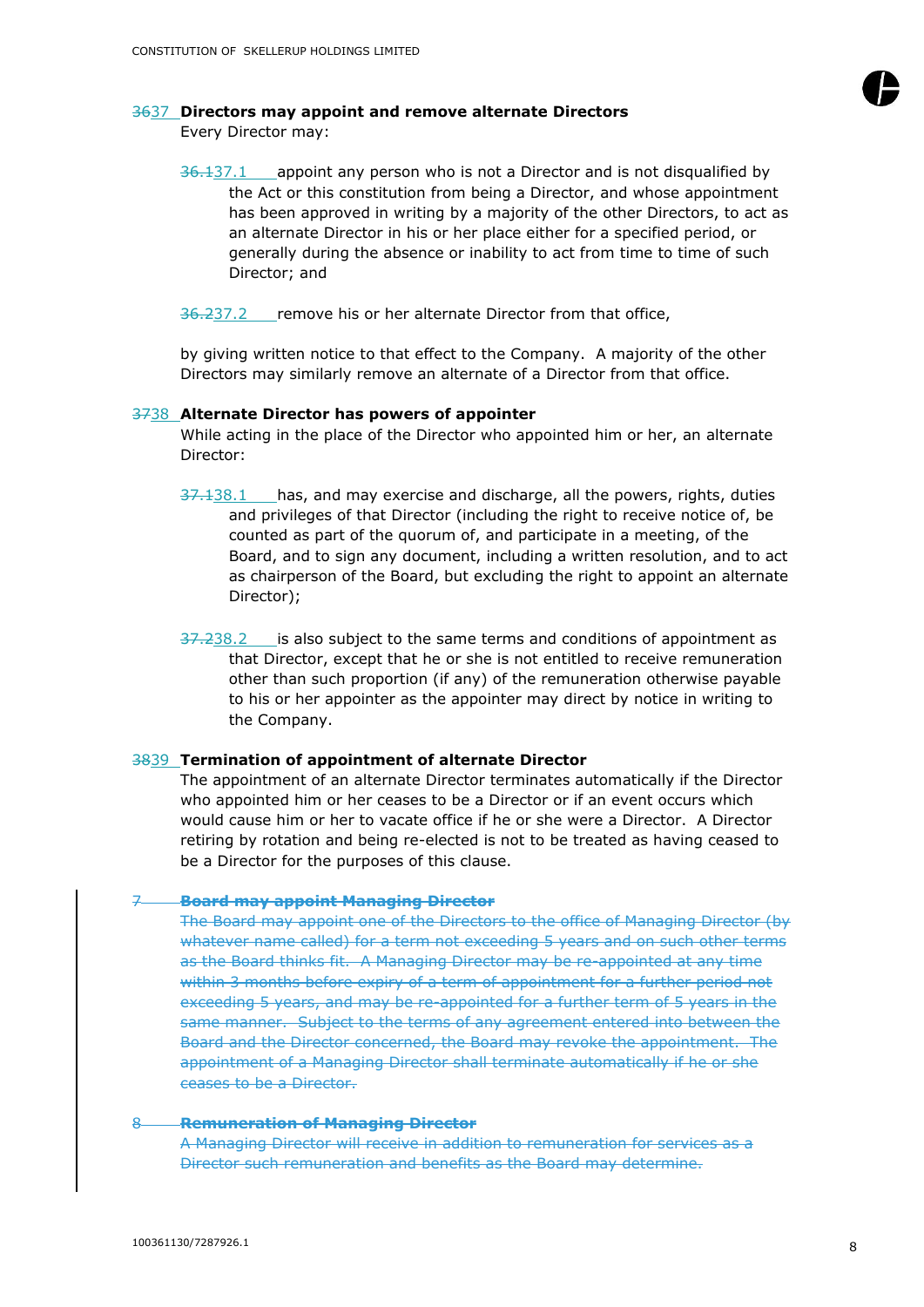

#### 9 **Powers conferred on Managing Director**

Subject to the restrictions on delegation in the Act, the Board may:

- 9.1 confer on a Managing Director any of the powers exercisable by the Board; and
- 9.2 without affecting the powers of a Managing Director to act as a member of the Board, impose such terms and conditions and such restrictions as the Board thinks fit; and
- 9.3 alter or revoke any of the powers it confers under this clause.
- 10 **Managing Director has no power to appoint alternate Managing Director** The power to appoint an alternate Director conferred on Directors by this constitution does not confer on any Managing Director the power to appoint an alternate Managing Director.

#### **GENERAL**

3940 **Company may indemnify directors and employees for certain liabilities** The Company shall indemnify a director or employee of the Company or a related company for any liability or costs for which a director or employee may be indemnified under the Act. The Board may determine the terms and conditions of such an indemnity.

#### 4041 **Company may effect insurance for directors and employees**

The Company may, with the prior approval of the Board, effect insurance for a director or employee of the Company or a related company for any liability or costs for which a company may effect insurance for a director or employee under the Act. The Board may determine the amounts and the terms and conditions of any such insurance.

#### 4142 **Manner of execution of deeds**

An obligation which, if entered into by a natural person, would, by law, be required to be by deed, may be entered into on behalf of the Company in writing signed under the name of the Company by a Director, or any other person authorised by the Board, whose signature must be witnessed, or as otherwise permitted by the Act.

#### 4243 **Distribution of surplus assets in kind**

If the Company is liquidated the liquidator may, with the approval of shareholders by ordinary resolution, but subject to any other sanction required by the Act:

 $42.143.1$  divide among the shareholders in kind the whole or any part of the surplus assets of the Company and for that purpose the liquidator may:

- (a) fix such values for surplus assets as the liquidator considers to be appropriate, and
- (b) determine how the division will be carried out as between shareholders or different classes of shareholder;

and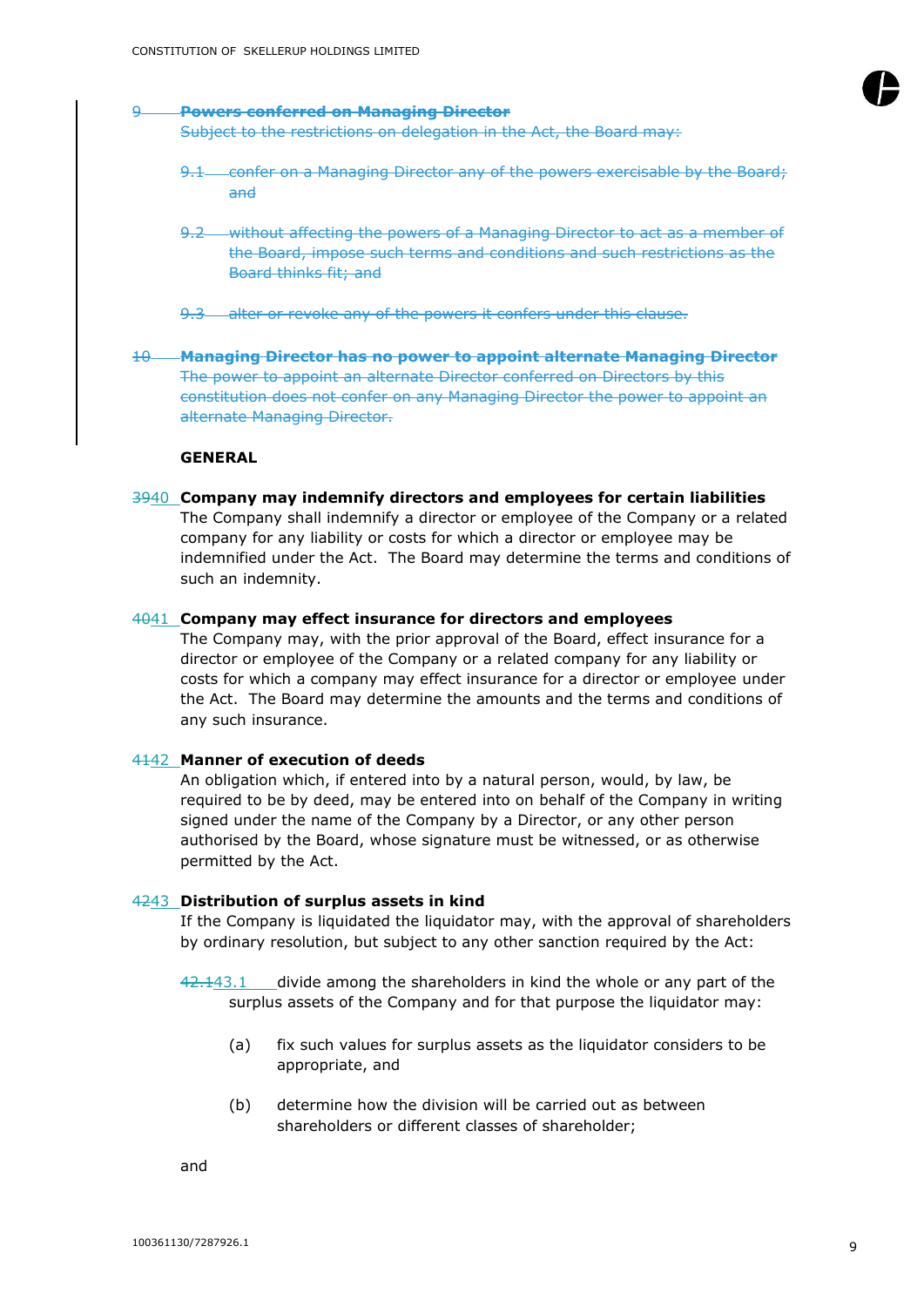

42.243.2 vest the whole or any part of any such surplus assets in trustees upon such trusts for the benefit of such of those shareholders as the liquidator thinks fit,

but so that no shareholder is compelled to accept any shares or other securities on which there is any liability.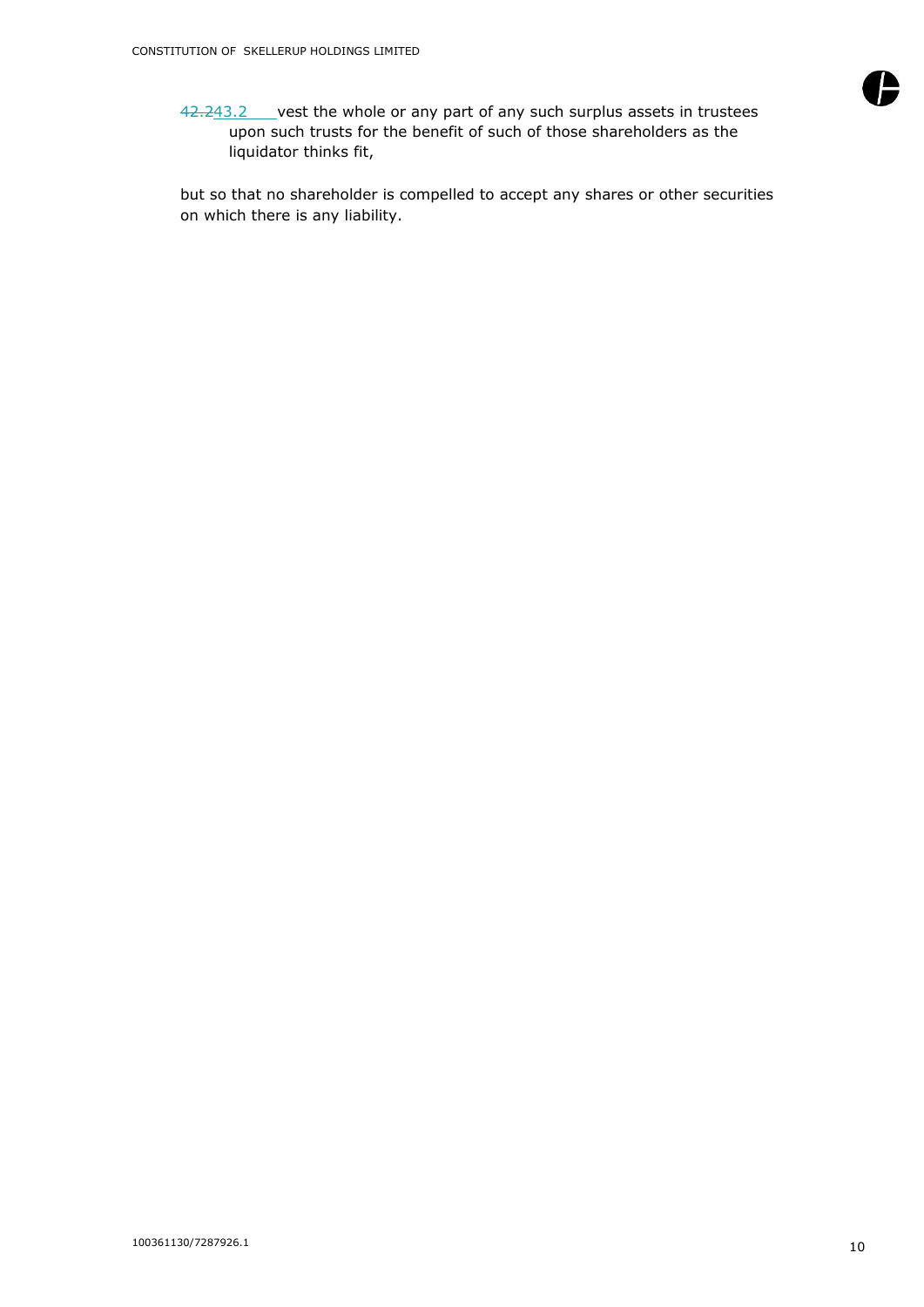

# **FIRST SCHEDULE: CALLS, FORFEITURE AND LIENS**

# **INTERPRETATION**

# 1 **Construction**

Unless stated otherwise, references to clauses are references to clauses in this Schedule.

# **CALLS ON SHARES**

# 2 **Shareholders must pay calls**

Every shareholder on receiving at least 10 working days' notice specifying the time or times and the place of payment must pay, in accordance with that notice, the amount called to be paid in respect of any Shares that shareholder holds. The Board may revoke or postpone a call, or require a call to be paid by instalments.

# 3 **Call made when Board resolution passed**

A call is regarded as having been made at the time when the Board resolution authorising the call was passed.

# 4 **Joint holders are jointly and severally liable**

The joint holders of a Share are jointly and severally liable to pay all calls for that Share.

# 5 **Unpaid calls will accrue interest**

If an amount called is not paid in full at the time specified for payment, the person from whom the amount is due must pay the Company interest on the amount that remains unpaid at a rate determined by the Board and calculated from the time specified for payment until the day of actual payment. Subject to the Rules, the Board may waive some or all of the payment of that interest.

# 6 **Amounts payable under terms of issue treated as calls**

Any amount that becomes payable on issue or at any specified date under this constitution or under the terms of issue of Shares or under a contract for the issue of Shares, will be regarded as being a call duly made and payable on the specified date. If the payment is not made, the relevant provisions of this constitution will apply as if the amount had become payable by virtue of a call made in accordance with this constitution.

# 7 **Board may differentiate between shareholders as to calls**

On the issue of Shares, the Board may differentiate between shareholders as to the amount of calls to be paid and the times of payment.

# 8 **Board may accept payment in advance for calls**

- 8.1 Where a shareholder is willing to advance some or all of the money unpaid and uncalled on any Share of that shareholder, the Board may accept the amount advanced on the Company's behalf. The Board may pay interest on that amount at a rate agreed between the Board and that shareholder for the period between the date that the amount is accepted and the date that the amount becomes payable pursuant to a call or the date specified for its payment.
- 8.2 The Board may at any time repay to any shareholder the whole or any portion of any money so advanced upon giving that holder at least 10 working days' notice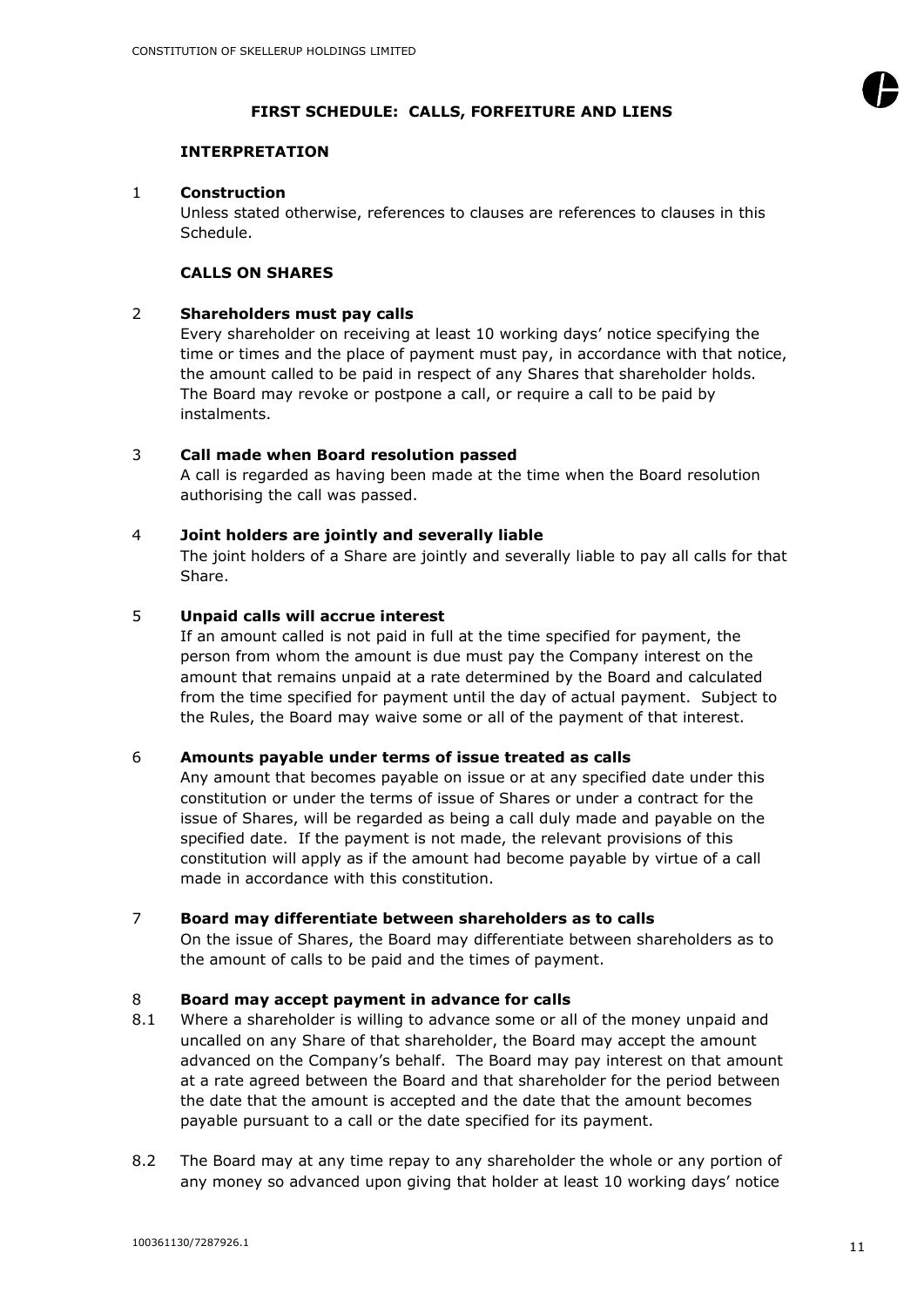

8.3 A shareholder is not entitled as of right to any payment of interest on any amount so paid in advance and the Board may decline to pay any interest. Any amount so paid in advance must not be taken into account in ascertaining the amount of any dividend or other distribution payable upon the Shares concerned.

# **FORFEITURE OF SHARES**

# 9 **Board may by notice require forfeiture of Shares if calls unpaid**

The Board may during the time that a call, instalment, or other amount remains unpaid on a Share, serve a notice on the holder of that Share requiring payment of the unpaid call, instalment, or other amount, together with any accrued interest and any expenses incurred by the Company by reason of non-payment.

# 10 **Notice of forfeiture must satisfy certain requirements**

The notice served on a shareholder under clause 9 must specify a date not earlier than 10 working days after the date the notice is served by which the payment is to be made. The notice must also state that in the event of non-payment by the appointed time, the Shares to which the call, instalment, or other amount relates, will be liable to be forfeited by the shareholder.

# 11 **Failure to comply with notice may lead to forfeiture**

Where a valid notice under clause 9 is served on a shareholder and the shareholder fails to comply with the notice, then the Board may resolve that any Share for which that notice was given and all distributions authorised and not paid before the notice was served be forfeited.

# 12 **Board may deal with forfeited Share**

A forfeited Share may be sold or otherwise disposed of on such terms and in such manner as the Board thinks fit. However, the Board may cancel the forfeiture at any time before the sale or other disposition on such terms as the Board thinks fit if the call, instalment or other amount which remains unpaid on the Share is paid.

# 13 **Shareholder whose Shares are forfeited loses rights**

A person whose Shares have been forfeited immediately ceases to be a shareholder in respect of those Shares notwithstanding any other provision of this constitution, and remains liable to pay the unpaid amount that the shareholder owes the Company, but that liability shall cease if the Company receives payment in full of all money owing for those Shares.

# 14 **Evidence of forfeiture**

A certificate signed by a Director that a Share has been duly forfeited on a stated date is conclusive evidence of the facts stated in that certificate.

# 15 **Company may sell forfeited Share**

The Company may receive the consideration, if any, given for a forfeited Share following a sale or disposition, and may execute a transfer of the Share in favour of the person to whom the Share is sold or disposed of, and register that person as the holder of the Share. That person is not bound to see to the application of the purchase money, if any, nor is the title to the Share affected by any irregularity or invalidity in the procedures under this constitution in respect of the forfeiture, sale or disposal of that Share. Any residue after satisfaction of unpaid calls, instalments, premiums or other amounts and interest, and expenses, shall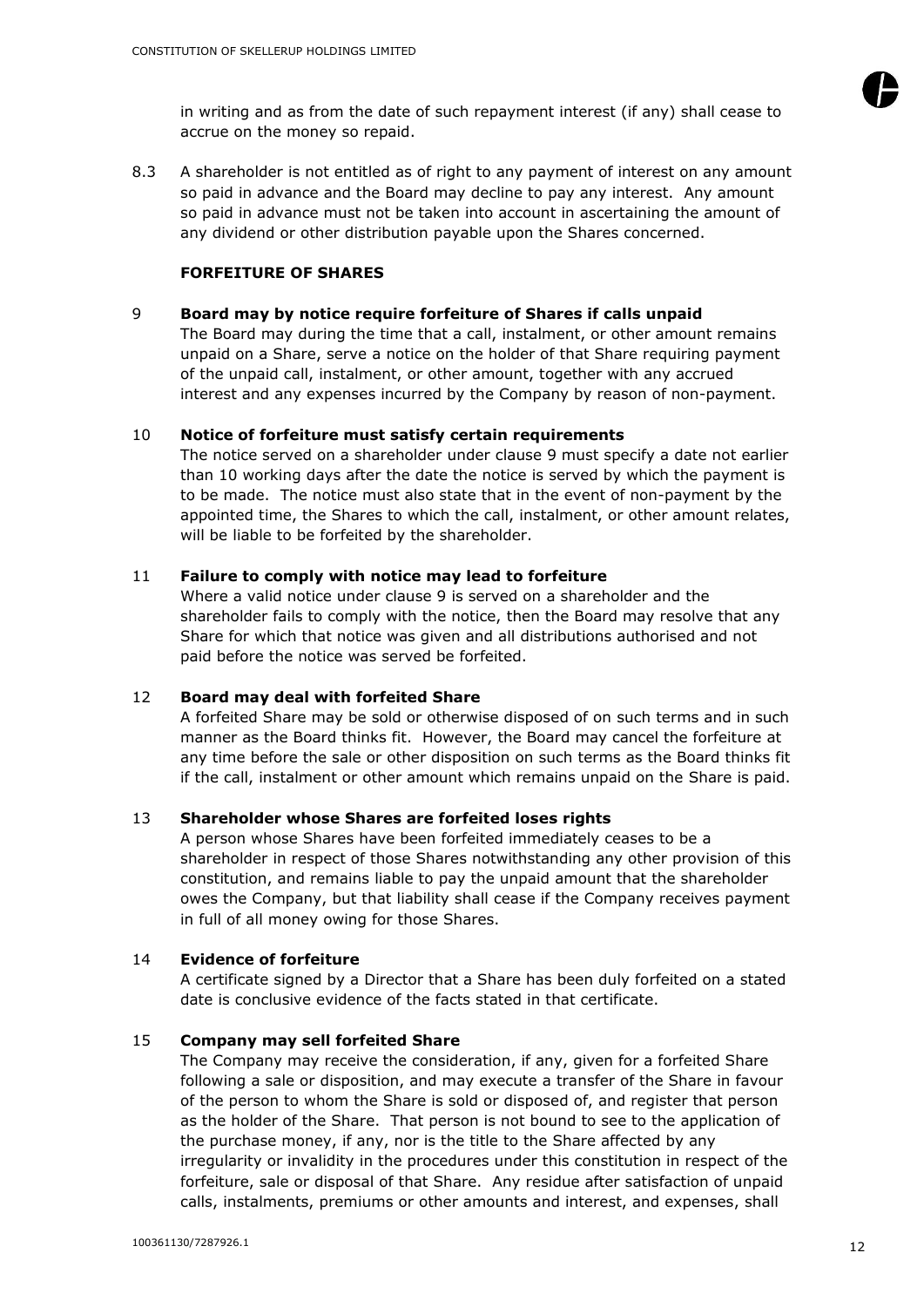

#### **LIEN ON SHARES**

#### 16 **Company's lien**

The Company has a lien, ranking in priority over all other equities, on:

- 16.1 all Shares registered in the name of a shareholder; and
- 16.2 all dividends authorised in respect of such Shares; and
- 16.3 the proceeds of sale of such Shares,

for:

- 16.4 unpaid calls and instalments payable in respect of any such Shares; and
- 16.5 interest on any such calls or instalments; and
- 16.6 sale expenses owing to the Company in respect of any such Shares; and
- 16.7 any amounts that the Company may be called on to pay under any statute, regulation, ordinance or other legislation in respect of the Shares of that shareholder, whether the period for payment has arrived or not.

#### 17 **Waiver of lien**

Registration of a transfer of Shares on which the Company has any lien will operate as a waiver of the lien, unless the Company gives notice to the contrary to the transferee prior to registration.

#### 18 **Company may sell Share on which it has a lien**

The Company may sell a Share on which it has a lien in such manner as the Board thinks fit, where:

- 18.1 the lien on the Share is for a sum which is presently payable; and
- 18.2 the registered holder of the Share, or the person entitled to it on his or her death or bankruptcy, has failed to pay that sum within 10 working days after the Company has served that registered holder written notice demanding payment of that sum.

#### 19 **Company may transfer Share and apply proceeds**

- 19.1 The Company may receive the consideration given for a Share sold under clause 18*,* and may execute a transfer of the Share in favour of the person to whom the Share is sold, and register that person as the holder of the Share discharged from all calls due prior to the purchase.
- 19.2 The purchaser is not bound to see to the application of the purchase money, and the purchaser's title to the Share is not affected by any irregularity or invalidity in the proceedings relating to the sale. The remedy of any person aggrieved by the sale shall be in damages only and against the Company exclusively.
- 19.3 The Company must apply the sale proceeds in payment of the sum presently payable on the lien, and the balance, if any, shall (subject to a like lien for sums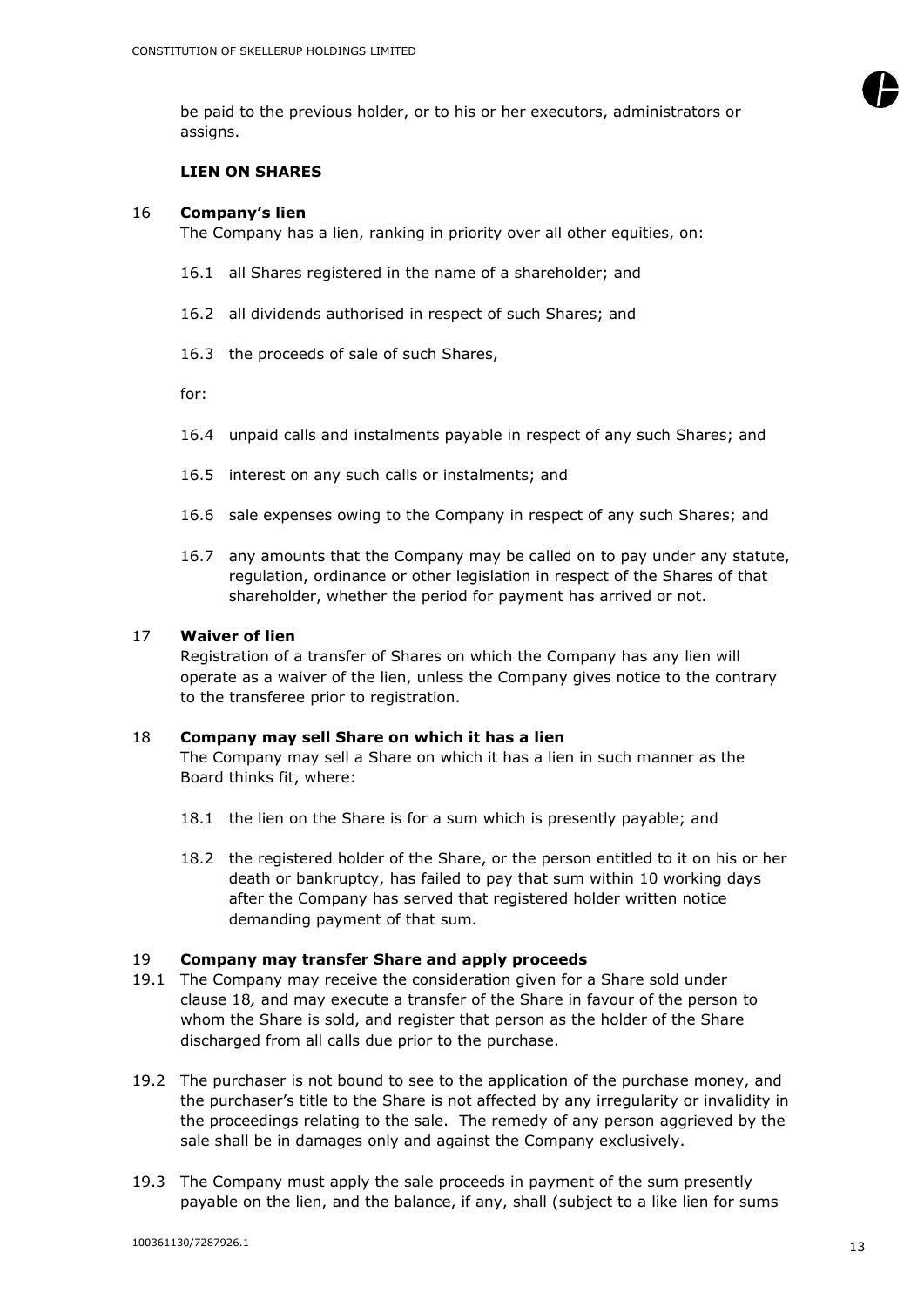not presently payable that existed upon the Share before the sale) be paid to the person who held the Share immediately before the date of sale or to his or her executors, administrators or assigns.

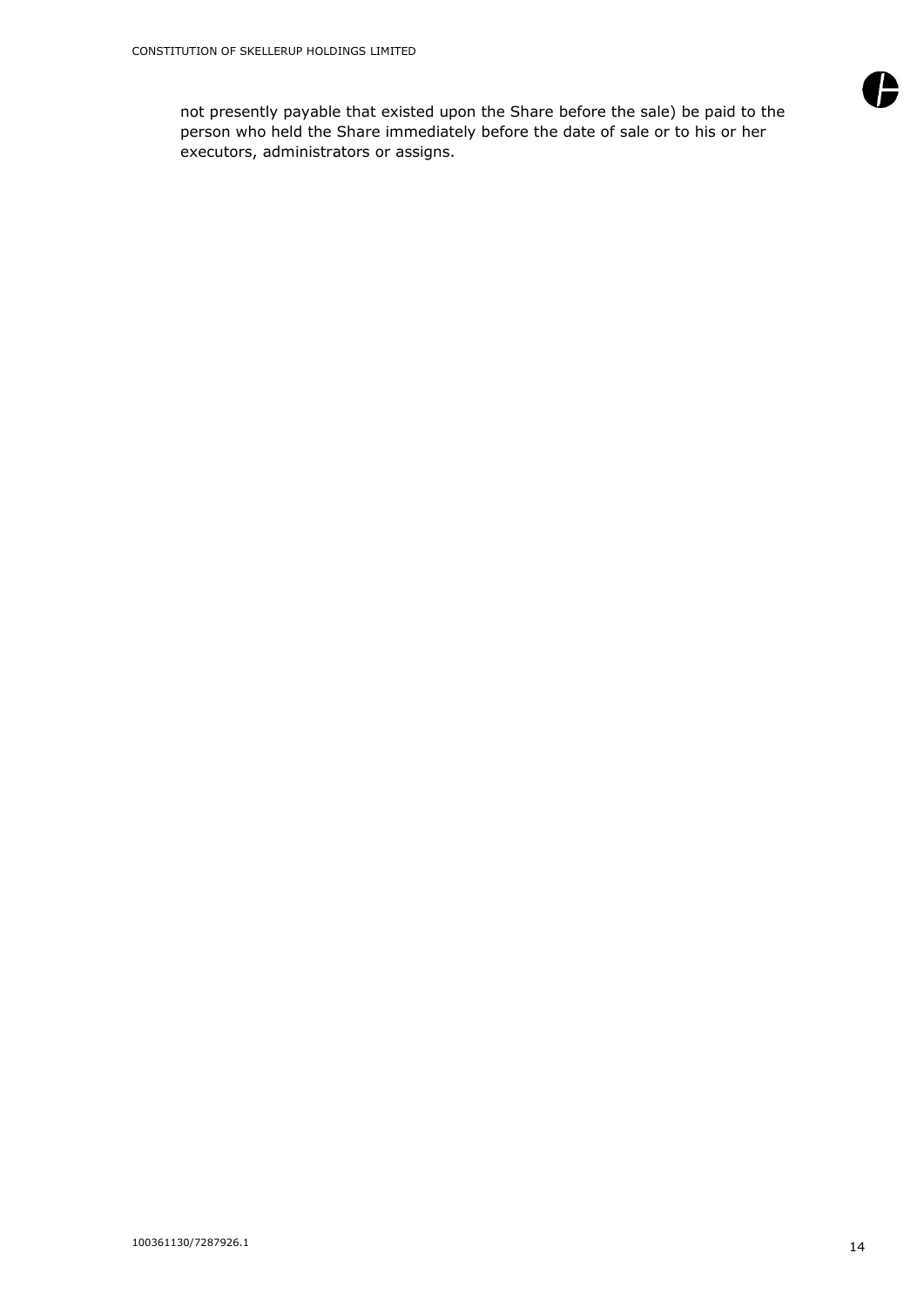

# **SECOND SCHEDULE: PROCEEDINGS AT MEETINGS OF SHAREHOLDERS**

# **INTERPRETATION**

## 1 **Construction**

- 1.1 Unless stated otherwise, references to clauses are references to clauses in this Schedule.
- 1.2 A reference in this Schedule to a shareholder present at a meeting or entitled to vote at a meeting includes a reference to a proxy of a shareholder, a representative of a corporate shareholder, an attorney of a shareholder, and any person who may lawfully act on behalf of a shareholder.

# **NOTICE**

2 **Written notice must be given to shareholders, Directors and auditors** Written notice of the time and place of a meeting of shareholders must be sent to every shareholder entitled to receive notice of the meeting and to every Director and any auditor of the Company not less than 10 working days before the meeting.

# 3 **Notice must state nature of business**

The notice must:

- 3.1 state the nature of the business to be transacted at the meeting in sufficient detail to enable a shareholder to form a reasoned judgment in relation to it; and
- 3.2 state the text of any special resolution to be submitted to the meeting; and
- 3.3 contain or be accompanied by sufficient explanation to enable a reasonable person to understand the effect of the resolutions proposed in the notice; and
- 3.4 for so long as the Company is listed, comply with the requirements of the Rules.

# 4 **Proxy form must be sent with notice**

A proxy form must be sent with each notice of meeting.

# 5 **Irregularities in notice may be waived**

Any irregularity in a notice of a meeting is waived if all the shareholders entitled to attend and vote at the meeting attend the meeting without protest as to the irregularity or if all such shareholders agree to the waiver.

6 **Company's accidental failure to send notice does not invalidate meeting** The accidental omission to send notice of a meeting to, or the failure to receive notice by, any person entitled to that notice, does not invalidate the proceedings at that meeting.

# 7 **Notice of an adjournment**

7.1 If a meeting is adjourned for less than 30 days no notice of the time and place of the adjourned meeting need be given other than by announcement at the meeting from which the adjournment took place.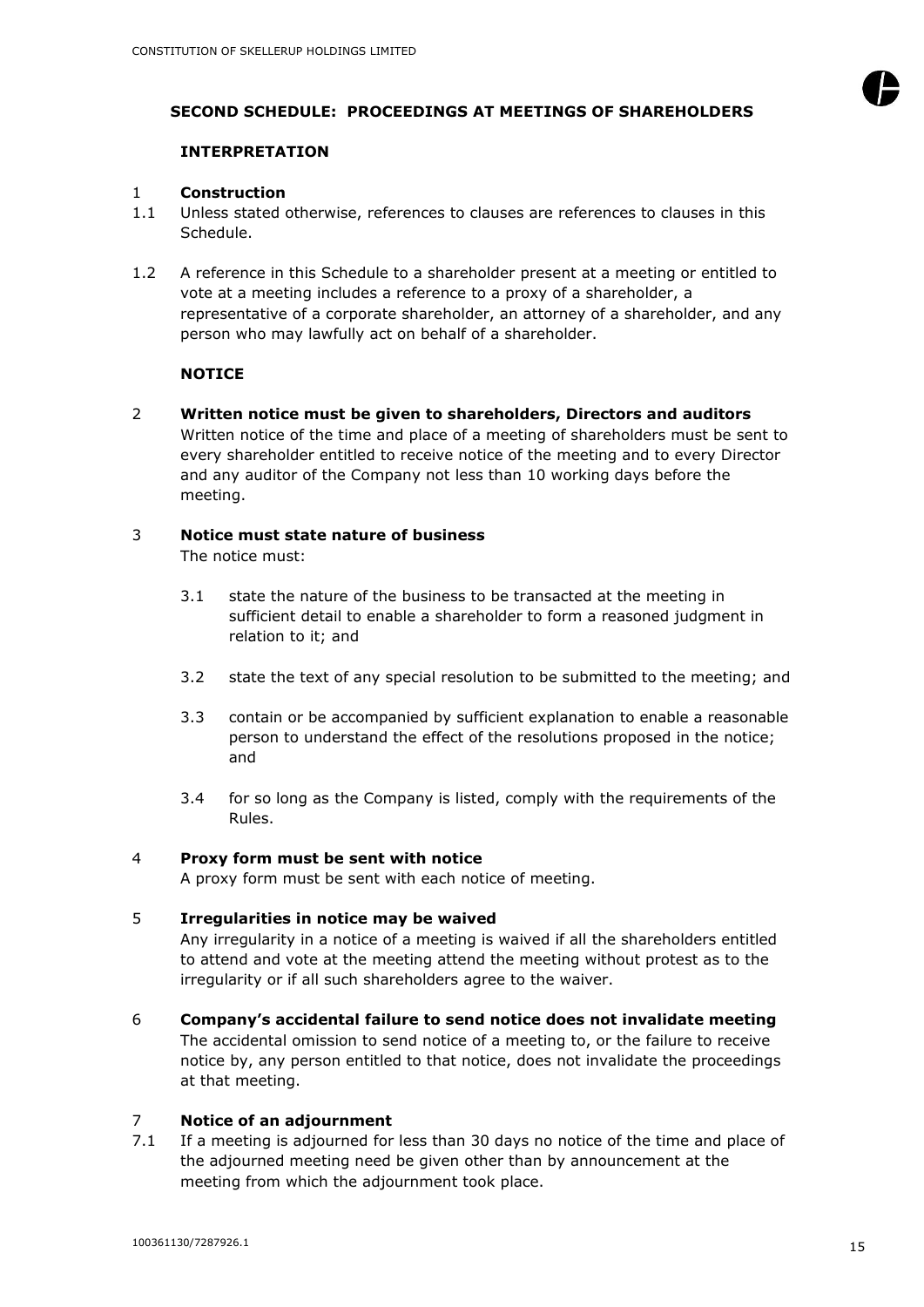7.2 If a meeting is adjourned for 30 days or more, notice of the adjourned meeting must be given in the same way as notice was given of the meeting from which the adjournment took place.

#### **MEETING AND QUORUM**

#### 8 **Methods of holding meetings**

A meeting of shareholders may be held by a quorum of the shareholders:

- 8.1 being assembled together at the time and the place appointed for the meeting; or
- <span id="page-16-0"></span>8.2 participating in the meeting by means of audio, audio and visual, or electronic communication; or
- <span id="page-16-1"></span>8.3 by a combination of both the methods described in clauses [8.2](#page-16-0) and [8.3](#page-16-1) above*.*

The Company is not required to hold meetings of shareholders in the manner specified in clause 8.2 or [8.3.](#page-16-1) Meetings will be held in that manner only if the notice of meeting so specifies or the Board otherwise decides that the Company should do so. To avoid doubt, a shareholder participating in a meeting by means of audio, audio and visual, or electronic communication is present at the meeting and part of the quorum.

## 9 **Business to be transacted only if a quorum is present**

Subject to clauses 11 and 12*,* business may be transacted at a meeting of shareholders only if a quorum is present at the time when the meeting proceeds to business.

# 10 **Quorum for shareholders' meeting** A quorum for a meeting of shareholders is present if 3 or more shareholders are present having the right to vote at the meeting.

11 **Meeting convened at shareholders' request dissolved if no quorum** If a quorum is not present within 30 minutes after the time appointed for the meeting convened on the written request of shareholders holding Shares together carrying at least 5 percent of the voting rights entitled to be exercised, the meeting will be dissolved automatically.

# 12 **Other meetings to be adjourned if no quorum**

If a quorum is not present within 30 minutes after the time appointed for a meeting (other than a special meeting convened under the Act or a meeting of an interest group), the meeting will be adjourned to the same day in the following week at the same time and place, or to such other day, time, and place as the Directors may appoint. If at the adjourned meeting a quorum is not present within 30 minutes after the time appointed for the meeting, the shareholders present will constitute a quorum.

# **CHAIRPERSON**

# 13 **Chairperson of Board to be chairperson of meeting**

The chairperson of the Board, if one has been elected by the Directors and is present at a meeting of shareholders, will chair the meeting.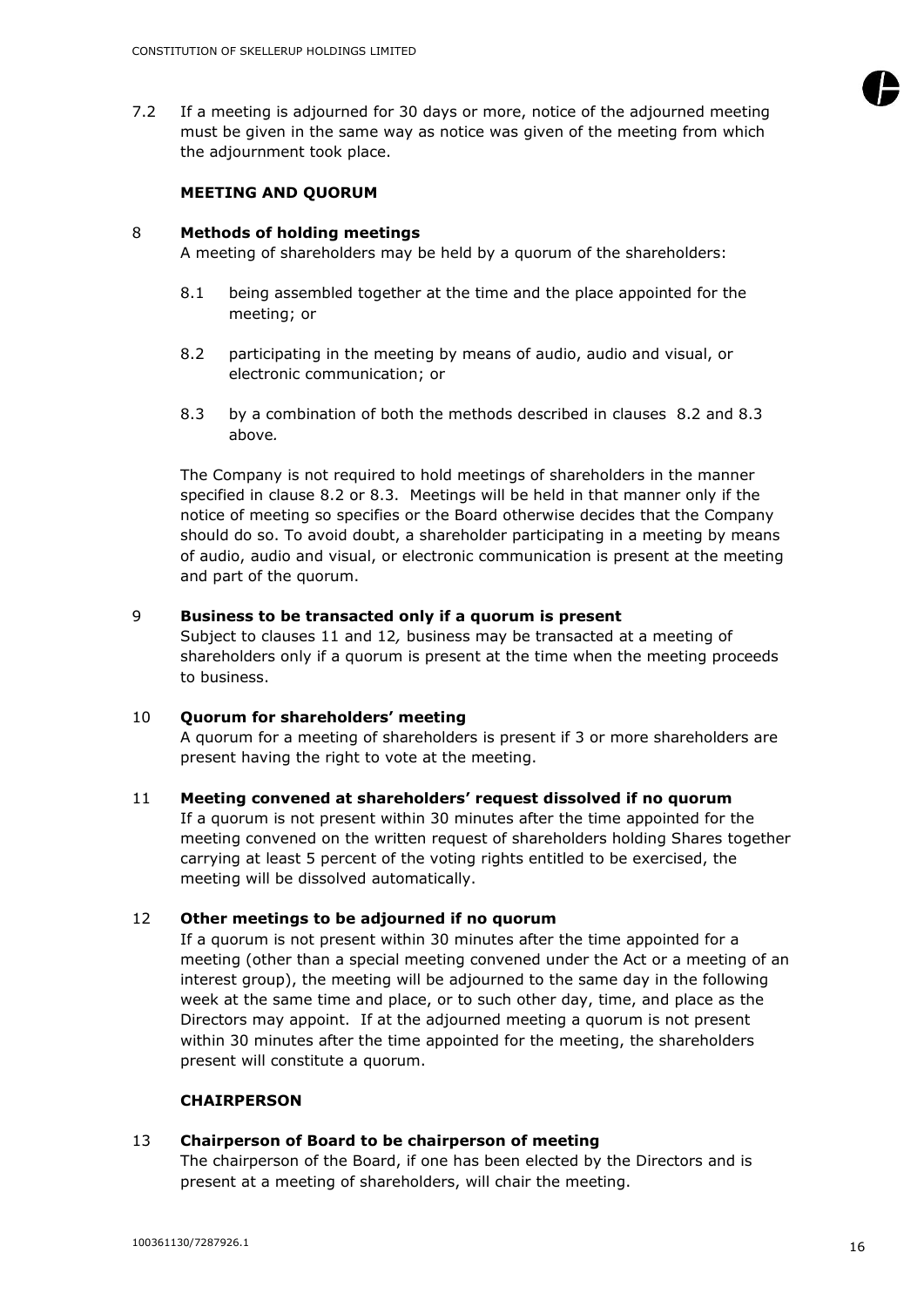# 14 **Directors may elect chairperson if chairperson of Board not available**

If no chairperson of the Board has been elected or, if at any meeting of shareholders the chairperson of the Board is not present within 15 minutes of the time appointed for the commencement of the meeting or is unwilling to act, the Directors present may elect one of their number to be chairperson of the meeting.

## 15 **As a last resort shareholders may elect chairperson**

If at any meeting of shareholders, no Director is willing to act as chairperson or if no Director is present within 15 minutes of the time appointed for the commencement of the meeting, the shareholders present may elect one of their number to be chairperson of the meeting.

# 16 **Chairperson's power to adjourn meeting**

The chairperson of a meeting at which a quorum is present:

- 16.1 may adjourn the meeting with the consent of the shareholders present who are entitled to attend and vote at that meeting; and
- 16.2 must adjourn the meeting if directed by the meeting to do so.

The only business that may be transacted at any adjourned meeting is the business left unfinished at the meeting from which the adjournment took place.

## 17 **Chairperson may dissolve or adjourn unruly meetings**

The chairperson may adjourn or dissolve the meeting if in his or her opinion the meeting has become so unruly, disorderly or inordinately protracted, that the business of the meeting cannot be conducted in a proper and orderly manner. The chairperson may exercise this power without the consent of the meeting and without giving reasons.

#### 18 **Dissolved meetings - unfinished business**

If the chairperson proposes to dissolve a meeting pursuant to clause 17, and there is any item of unfinished business of the meeting which in his or her opinion requires to be voted upon, then that item shall be dealt with by the chairperson directing it to be put to the vote by a poll without further discussion.

# **VOTING**

# 19 **Voting by show of hands or voice vote at meeting**

In the case of a meeting of shareholders held under clause 8.1*,* unless a poll is demanded, voting at the meeting will be by a show of hands or by voice vote, as the chairperson may determine.

# 20 **Voting by voice if audio-conference meeting**

In the case of a meeting of shareholders held under clause 8.2 or 8.3*,* unless a poll is demanded, voting at the meeting will be by any method permitted by the chairperson of the meeting.

# 21 **Voting by electronic means**

To the extent permitted by the Act and the Rules, the Board may allow shareholders to vote by signifying their assent or dissent by electronic means (including, for the avoidance of doubt, voting on a personal computer, with such vote being transmitted to the meeting), instead of the shareholder voting by another method permitted by the Act or this constitution.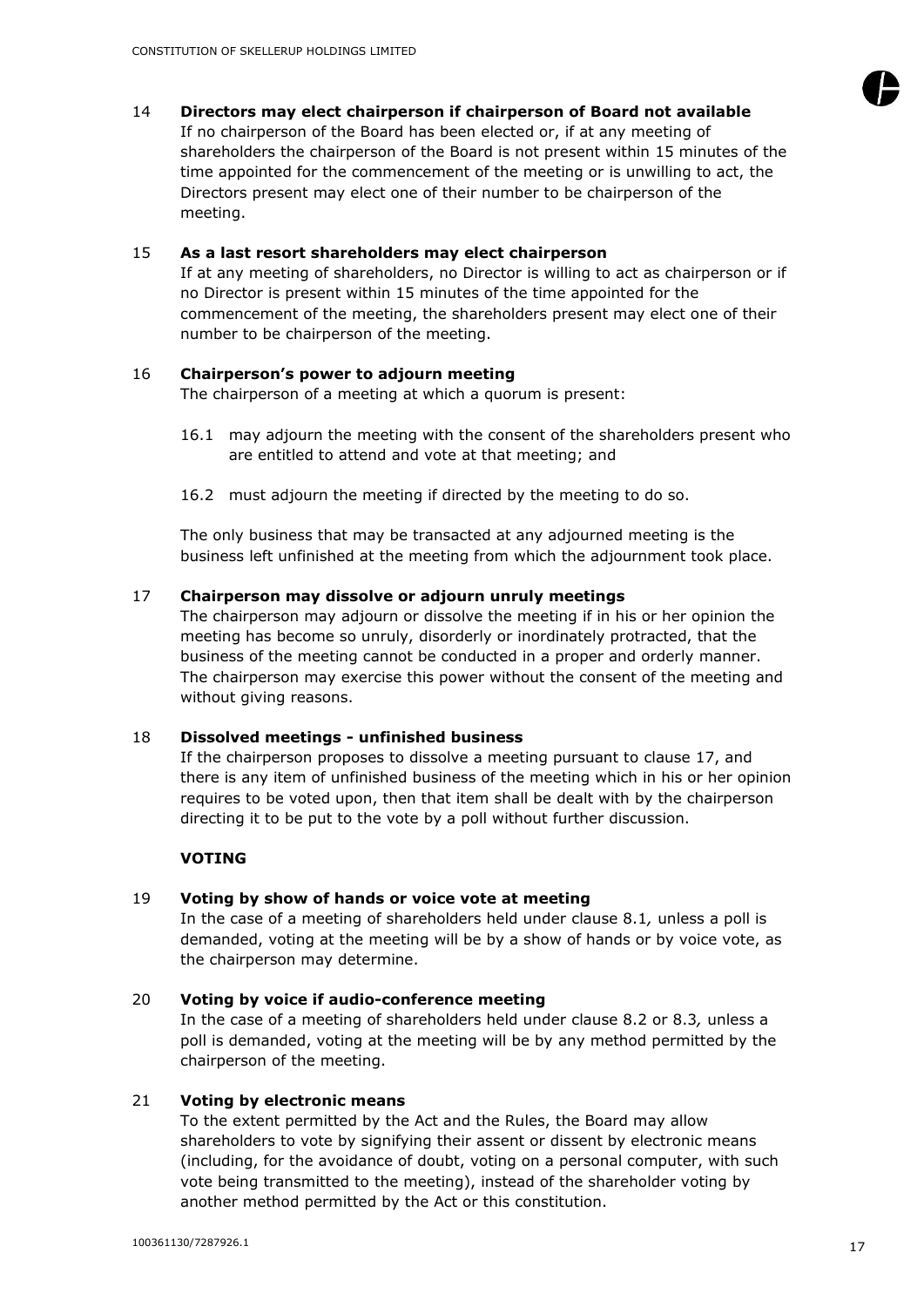# 22 **Votes of joint holders**

Where two or more persons are registered as the holders of a Share, the vote of the person named first in the share register and voting on a matter must be accepted to the exclusion of the votes of the other joint holders.

# 23 **Shareholder loses certain voting rights if calls unpaid**

If a sum due to the Company in respect of any Share registered in a shareholder's name has not been paid then that Share may be voted at a meeting of an interest group but not at any other meeting of shareholders.

#### 24 **Chairperson not allowed casting vote**

In the case of an equality of votes, whether on a show of hands, voice vote or on a poll, the chairperson does not have a casting vote.

## 25 **Chairperson's declaration of result**

Unless a poll is demanded, a declaration by the chairperson of the meeting that a resolution on a show of hands or voice vote or by such other manner as the chairperson may have decided under clause 20 is carried by the requisite majority or lost, shall be conclusive evidence of that fact.

#### **POLLS**

# 26 **Poll may be demanded by chairperson or shareholder**

At a meeting of shareholders, a poll may be demanded, either before or after a vote by show of hands or voice vote, by:

- 26.1 the chairperson, at his or her absolute discretion; or
- 26.2 at least 5 shareholders having the right to vote at the meeting; or
- 26.3 a shareholder or shareholders having the right to exercise at least 10 percent of the total votes entitled to be exercised on the business to be transacted at the meeting; or
- 26.4 a shareholder or shareholders holding Shares that confer a right to vote at the meeting and on which the total amount paid up is at least 10 percent of the total amount paid up on all the Shares that confer that right.

# 27 **Time at which polls to be taken**

A poll demanded on the election of a chairperson of a meeting or on a question of adjournment must be taken immediately. A poll demanded on any other question is to be taken at such time as the chairperson of the meeting directs. The meeting may proceed to deal with any business other than that upon which a poll has been demanded pending the taking of the poll.

#### 28 **Counting votes cast in a poll**

If a poll is taken, votes must be counted according to the votes attached to the Shares of each shareholder present and voting.

#### 29 **Declaration of poll result**

29.1 The chairperson of the meeting may declare the result of a poll either at or after the meeting, and when the outcome of the poll is known, may do so regardless of whether all votes have been counted.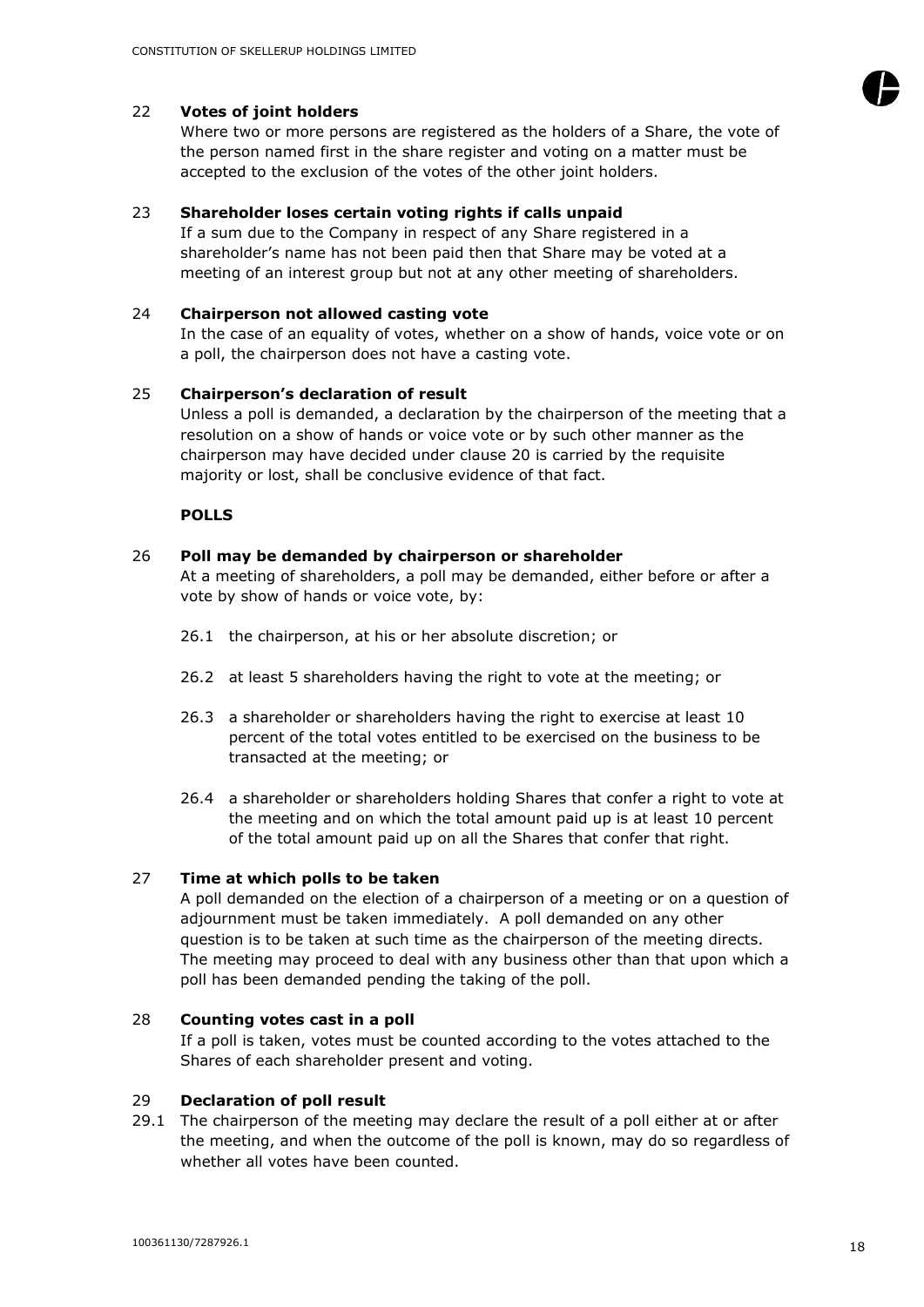29.2 The result of a poll declared by the chairperson of the meeting will be treated as the resolution of the meeting at which the poll was demanded on the issue for which the poll was taken.

#### 30 **Proxy allowed to demand a poll**

The instrument appointing a proxy to vote at a meeting confers authority to demand, or join in demanding a poll, and a demand by a person as proxy for a shareholder has the same effect as a demand by the shareholder.

# **SHAREHOLDER PROPOSALS**

#### 31 **Shareholder proposals by written notice**

A shareholder may give written notice to the Board of a matter the shareholder proposes to raise for discussion or resolution at the next meeting of shareholders at which the shareholder is entitled to vote. The provisions of clause 9 of the first schedule to the Act apply to any notice given pursuant to this clause.

## **PROXIES**

#### 32 **Proxies permitted**

A shareholder may either exercise the right to vote by being present in person or represented by proxy.

## 33 **Proxy to be treated as shareholder**

A proxy for a shareholder is entitled to attend and be heard at a meeting of shareholders as if the proxy were the shareholder.

## 34 **Appointment of proxy must be in writing or approved electronic format and specify restrictions**

- 34.1 A proxy must be appointed by a notice in writing that is signed, or in the case of an electronic notice sent, by the shareholder, or by appointing the proxy online as per the Company's instructions in a notice of meeting, and the notice must state whether the appointment is for a particular meeting or a specified term. A proxy need not be a shareholder of the Company.
- 34.2 A shareholder may appoint more than one proxy for a particular meeting, provided that more than one proxy is not appointed to exercise the rights attached to a particular share held by the shareholder.

# 35 **Notice of proxy to be produced at least 48 hours before meeting**

No appointment of a proxy is effective in relation to a meeting unless a copy of the notice of appointment is produced to the Company at least 48 hours before the time for holding the meeting or adjourned meeting at which the person named in the notice proposes to vote. If the written notice appointing a proxy is signed under power of attorney, a copy of the power of attorney (unless already deposited with the Company) and a signed certificate of non-revocation of the power of attorney must accompany the notice.

# 36 **Form of notice of proxy**

36.1 A notice appointing a proxy shall be in such form as the Board may direct.

36.2 Proxy forms must as a minimum (so far as the subject matter and form of resolutions reasonably permits), provide for two-way voting (for or against) on all resolutions, enabling the shareholder to instruct the proxy as to the casting of the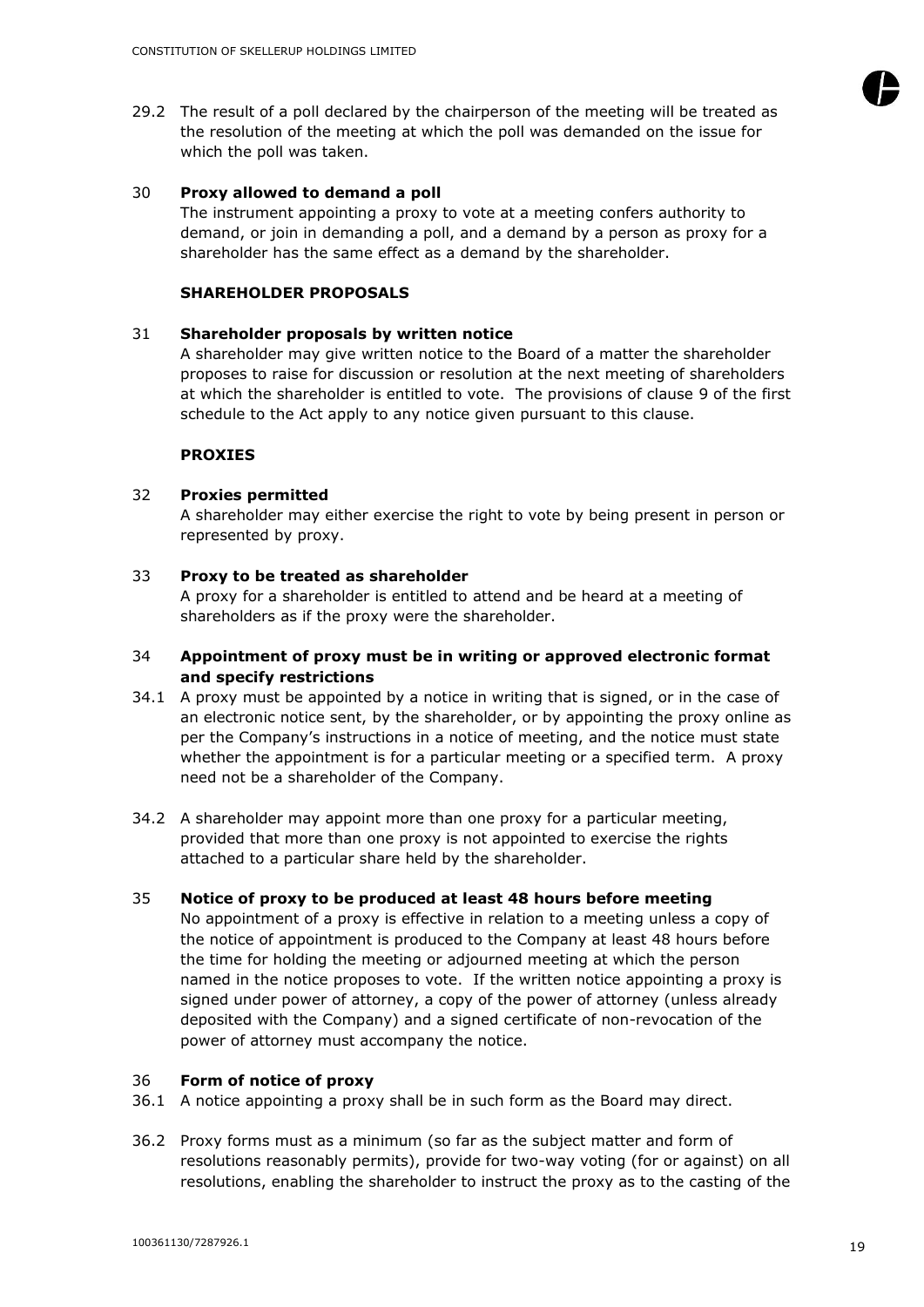

vote, and must not be sent with any name or office (e.g. "chairperson of directors") filled in as proxy holder.

36.3 So far as reasonably practicable, resolutions must be framed in a manner which facilitates two way voting instructions for proxy holders.

# 37 **Vote by proxy valid where no notification before meeting of disqualified proxy**

Where:

- 37.1 the shareholder has died or become incapacitated; or
- 37.2 the proxy, or the authority under which the proxy was executed, has been revoked; or
- 37.3 the Share in respect of which the notice of proxy is given has been transferred,

before a meeting at which a proxy exercises a vote in terms of a notice of proxy but the Company does not receive written notice of that death, incapacity, revocation, or transfer before the start of the meeting, the vote of the proxy is valid.

# **POSTAL VOTES**

## 38 **Postal votes are permitted only at Board's option**

38.1 A shareholder may exercise the right to vote at a meeting by casting a postal vote only if the Board, prior to the giving of notice of a meeting, has so determined and, if the Board so determines, the provisions of clause 7 of the first schedule to the Act shall apply. To avoid doubt, a postal vote may be cast using electronic means permitted by the Board.

# **CORPORATE REPRESENTATIVES**

#### 39 **Corporations may act by representative**

A body corporate which is a shareholder may appoint a representative to attend any meeting of shareholders on its behalf in the same manner as that in which it could appoint a proxy. The representative shall be entitled to attend and be heard at a meeting of shareholders as if the representative were the shareholder.

#### **MINUTES**

## 40 **Board must keep minutes of proceedings**

The Board must ensure that minutes are kept of all proceedings at meetings of shareholders and that a record is kept of all written resolutions of shareholders. Minutes which have been signed correct by the chairperson of the meeting are evidence of the proceedings at the meeting unless they are shown to be inaccurate.

#### **OTHER PROCEEDINGS**

#### 41 **Shareholder participation by electronic means**

41.1 For the purposes of this schedule, a shareholder, or the shareholder's proxy or representative, may participate in a meeting by means of audio, audio and visual, or electronic communication if: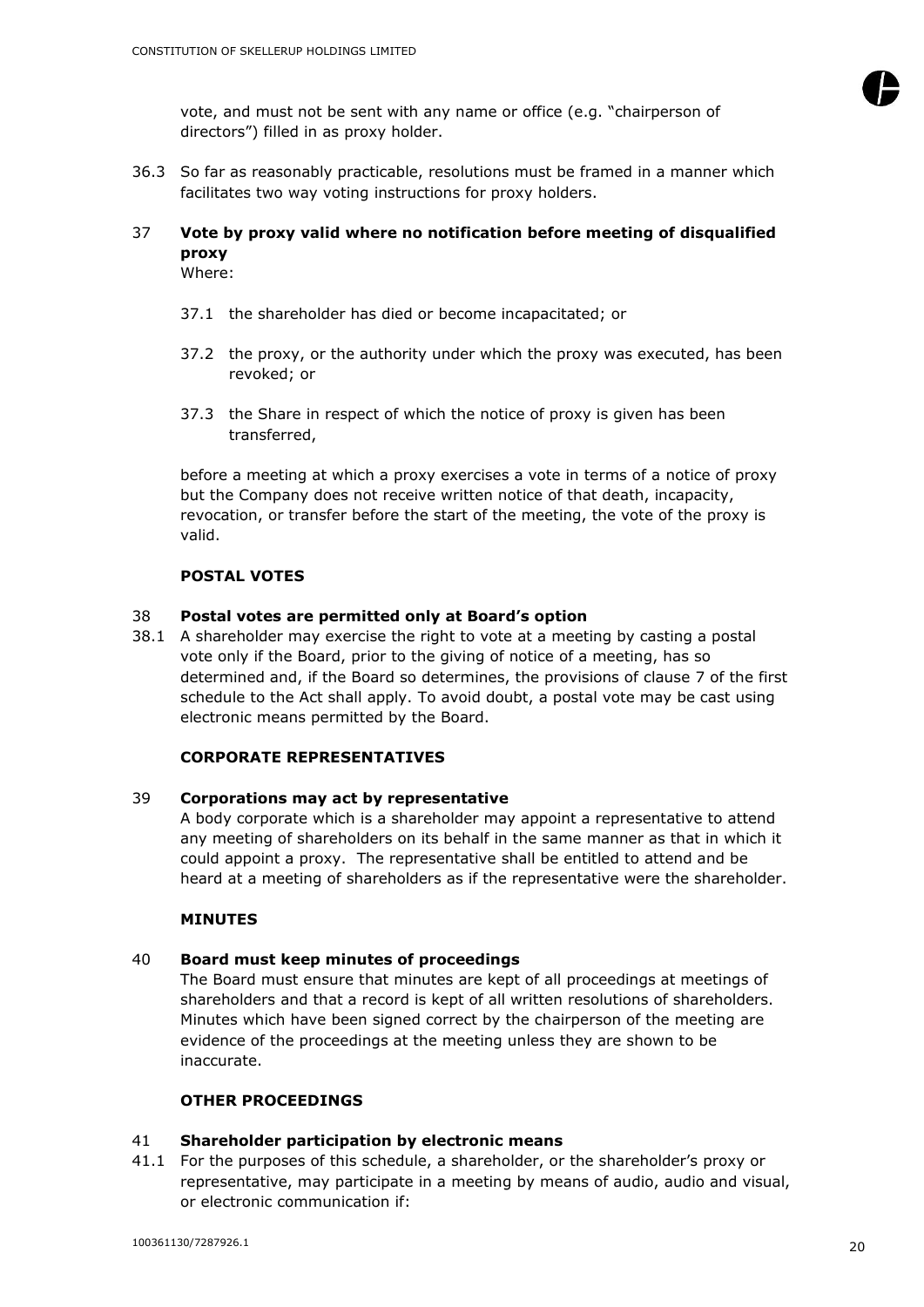

- (b) the shareholder, proxy, or representative complies with any conditions imposed by the Board in relation to the use of those means (including for example, conditions relating to the identity of the shareholder, proxy, or representative and that persons approval or authentication (including electronic authentication) of the information communicated by electronic means).
- 41.2 To avoid doubt, participation in a meeting includes participation in any manner specified in this schedule or permitted by the constitution.

# 42 **Chairperson may regulate other proceedings**

Except as provided in this Schedule, the chairperson of a meeting of shareholders may regulate the proceedings at the meeting.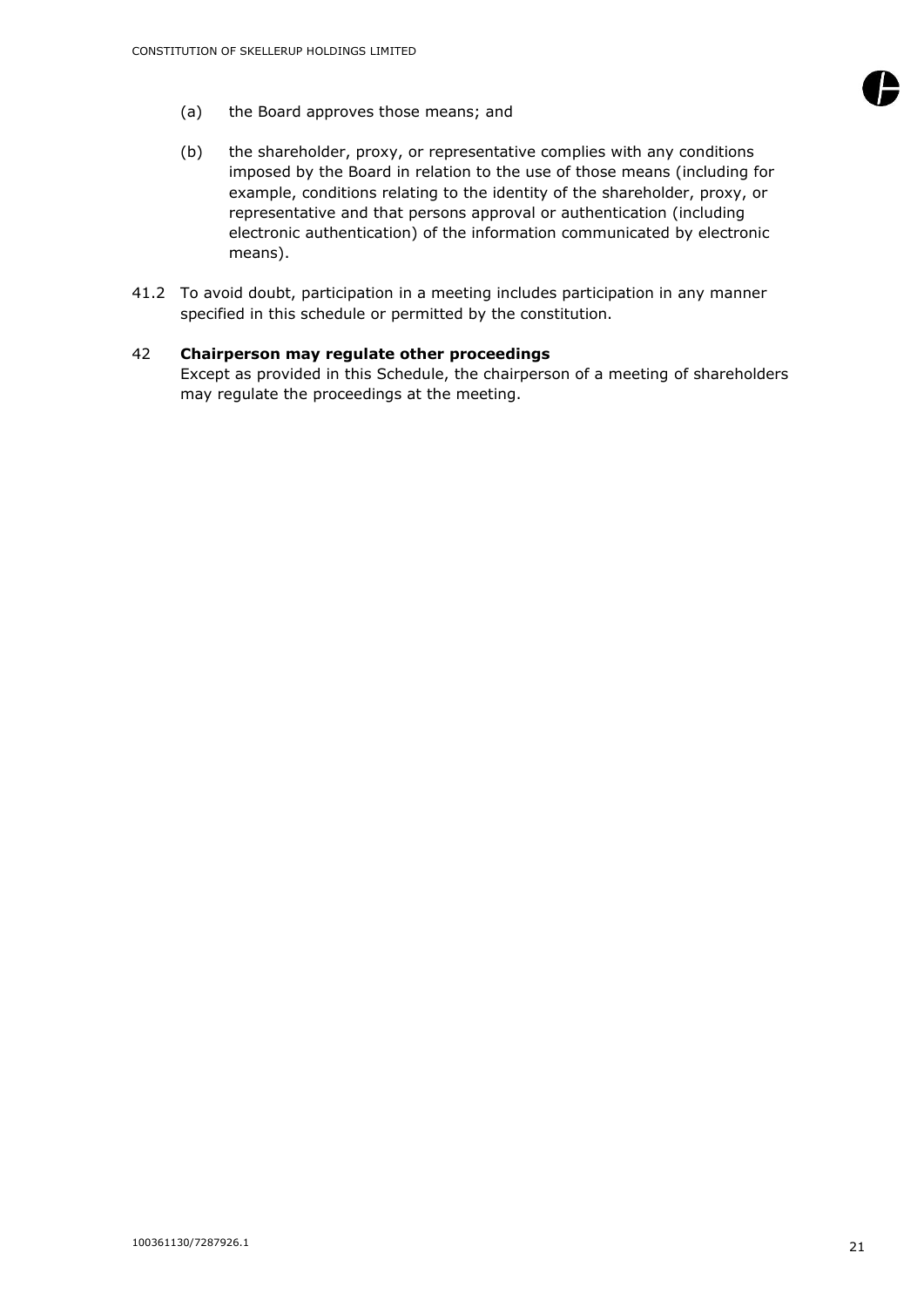

## **THIRD SCHEDULE: PROCEEDINGS OF THE BOARD**

## **NOTICE OF MEETING**

#### 1 **Director's power to convene meetings**

A Director, or any other person at the request of a Director, may convene a meeting of the Board by giving notice in accordance with this Schedule.

# 2 **Notice to be sent to Director's address**

The notice of meeting must be a written notice delivered by hand to the Director, or sent to the address-or facsimile number, or an electronic mail message sent to the electronic mail address, which the Director provides to the Company for that purpose, or if an address-or facsimile number, or electronic mail address, is not provided, then a written notice to his or her last place of employment or residence or facsimile number known to the Company.

# 3 **Notice to contain certain details**

The notice of meeting must include the date, time and place of the meeting and an indication of the matters to be discussed in sufficient detail to enable a reasonable Director to appreciate the general import of the matters.

## 4 **Period of notice required to be given to Directors**

At least two days' notice of a meeting of the Board must be given unless the chairperson (or, in the chairperson's absence from New Zealand, the deputy chairperson (if any), and in the deputy chairperson's absence, any other Director) believes it is necessary to convene a meeting of the Board as a matter of urgency, in which case shorter notice of the meeting of the Board may be given, so long as at least two hour's notice is given. Any such shorter notice may be given by telephone communication to each Director at the telephone number provided to the company by each Director provided that written notice shall be given to the Directors within the shorter notice period where it is practicable to do so.

# 5 **Absent Directors**

If a Director, who is for the time being absent from New Zealand, supplies the Company with an facsimile number or address or electronic mail address to which notices are to be sent during his or her absence, then notice must be given to that Director. Otherwise notice need not be given to any Director for the time being absent from New Zealand. However, if he or she has an alternate Director who is in New Zealand, then notice must be given to that person.

# 6 **Directors may waive irregularities in notice**

Any irregularity in the notice of a meeting, or failure to comply with clauses 1 to 5 of this Schedule is waived if all Directors entitled to receive notice of the meeting attend the meeting without protest as to the irregularity or failure, or if all Directors entitled to receive notice of the meeting agree to the waiver.

# **MEETING AND QUORUM**

## 7 **Methods of holding meetings**

A meeting of the Board may be held:

<span id="page-22-0"></span>7.1 by a number of Directors who constitute a quorum, being assembled together at the place, date and time appointed for the meeting;